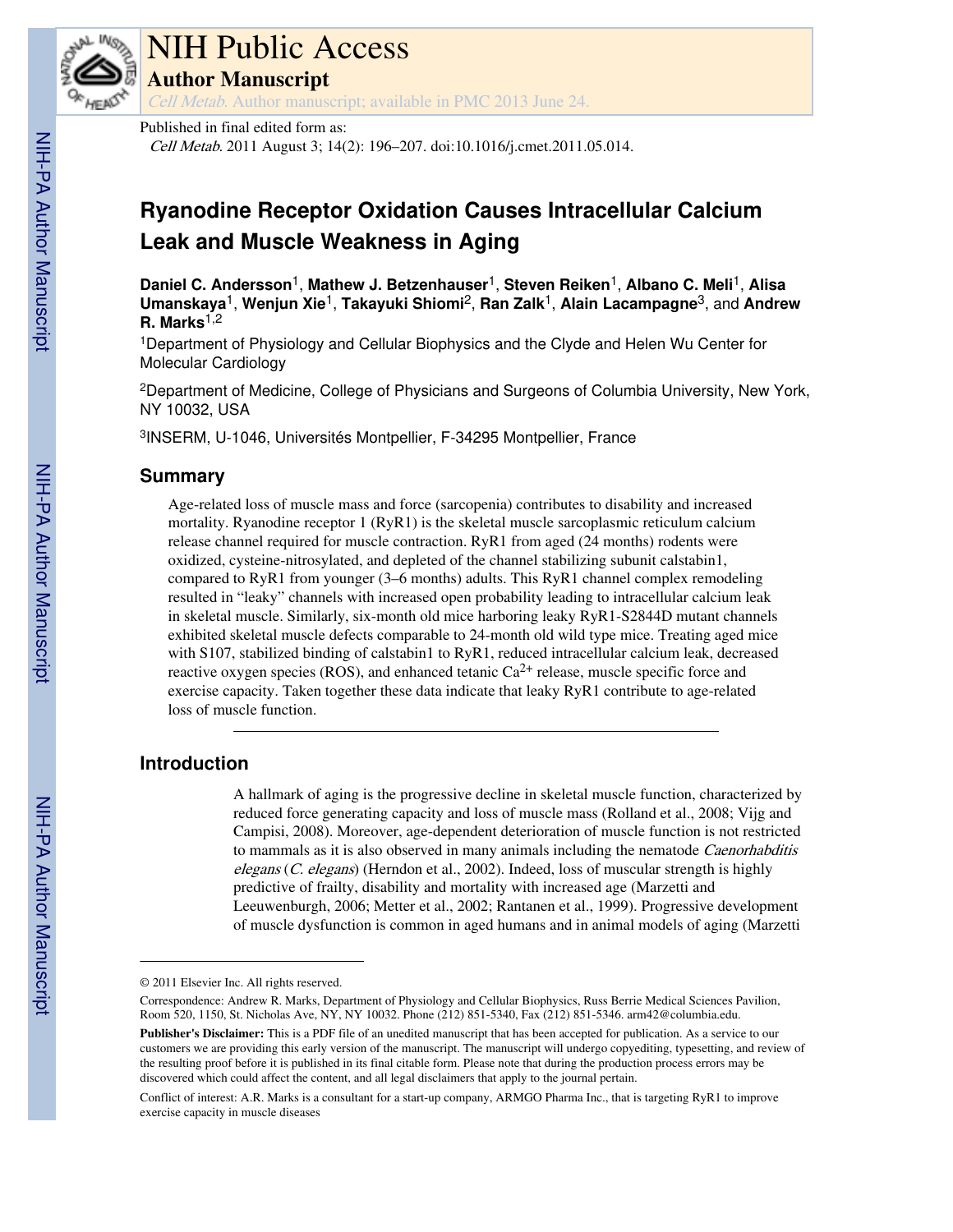and Leeuwenburgh, 2006), and affects as many as 30–50% of 80 year olds leading to profound loss of function in the elderly (Rolland et al., 2008).

Much attention has been focused on understanding how to reverse age-related muscle wasting, but there are no established treatments for sarcopenia at this time (Marzetti and Leeuwenburgh, 2006; Saini et al., 2009; Thomas, 2007). In contrast, improving specific force production, which is also significantly reduced in aged muscle (Brooks and Faulkner, 1988; Gonzalez et al., 2000), has received less attention.

The observed loss of specific force in aged muscle suggests that the  $Ca^{2+}$  dependent process known as excitation-contraction (EC) coupling may be impaired in aging. During muscle contraction, membrane depolarization activates voltage-sensing  $Ca^{2+}$  channels in the transverse tubules (Cav1.1) that in turn activate the sarcoplasmic reticulum (SR)  $Ca^{2+}$ release channel, ryanodine receptor 1 (RyR1). The subsequent rise in cytoplasmic  $[Ca^{2+}]_{\text{cvt}}$ is critical for activation of actin-myosin cross-bridging, shortening of the sarcomere and muscle contraction (Allen et al., 2008; Andersson and Marks, 2010). The RyR1 is a homotetrameric macromolecular protein complex that includes four RyR1 monomers  $(-565,000$  Daltons each), the RyR1 channel stabilizing subunit calstabin1 (FK506 binding protein 12, FKBP12), kinases, a phosphatase (PP1), phosphodiesterase (PDE4D3), and calmodulin (Zalk et al., 2007). Moreover, maladaptive cAMP-dependent protein kinase A (PKA)-mediated phosphorylation and redox-dependent modifications (cysteine-nitrosylation and oxidation) of the RyR1 have been linked to impaired  $Ca^{2+}$  handling and contractile dysfunction in chronic muscle fatigue, heart failure and muscular dystrophy (Allen et al., 2008; Bellinger et al., 2009; Bellinger et al., 2008; Zalk et al., 2007). Defective SR  $Ca^{2+}$ release has been reported in age-dependent muscle weakness (Gonzalez et al., 2003; Jimenez-Moreno et al., 2008) and maladaptive modifications of the RyR1 macromolecular complex have been implicated in this condition (Russ et al., 2010). However, the mechanism underlying impaired SR  $Ca^{2+}$  release in aging muscle remains to be elucidated.

Oxidative stress occurs in aged muscle (Jang et al. 2010; Moylan and Reid, 2007) and stressinduced protein oxidation increases with age (Jackson, 2009; Muller et al., 2007). Two important redox-dependent cellular mediators are cysteine-nitrosylation (SNO) and carbonyl modifications of proteins. Both nitrosylation and oxidation have been shown to affect skeletal muscle RyR1 function and  $Ca^{2+}$  signaling (Aracena-Parks et al., 2006; Barreiro and Hussain; Hidalgo, 2005). Jang et al showed that ablation of the antioxidant enzyme superoxide dismutase 1 (SOD1) increased superoxide levels in murine skeletal muscle resulting in reduced specific force and accelerated age-dependent muscle pathology (Jang et al. 2010). Increased levels of reactive oxygen species (ROS) in the aged muscle are associated with altered cellular  $Ca^{2+}$  handling. Mice with a malignant hyperthermia mutation (Y522S) in RyR1 exhibit SR  $Ca^{2+}$  leak, which promotes mitochondrial dysfunction and oxidative stress-mediated changes of the RyR1 (Durham et al., 2008). Moreover, oxidation-dependent modifications of RyR1 can increase SR  $Ca^{2+}$  leak and a vicious cycle between  $RyR1$ -mediated SR  $Ca^{2+}$  leak and mitochondrial ROS production has been proposed (Durham et al., 2008). Furthermore, SNO-modification of the RyR1 has been shown to disrupt the interaction between RyR1 and calstabin1 resulting in channels that can leak SR Ca<sup>2+</sup> leading to reduced SR Ca<sup>2+</sup> release and muscle function (Bellinger et al., 2009; Zalk et al., 2007).

In the present study, we explored the role of RyR1 dysfunction as an underlying mechanism for defective  $Ca^{2+}$  handling in age-dependent and stress-induced muscle weakness. Fast twitch muscles from aged mice (~2 years old) exhibited reduced specific force and cytoplasmic  $Ca^{2+}$  transients. Moreover, RyR1 from aged rodents were oxidized, cysteinenitrosylated and depleted of calstabin1 resulting in "leaky" RyR1 manifested as increased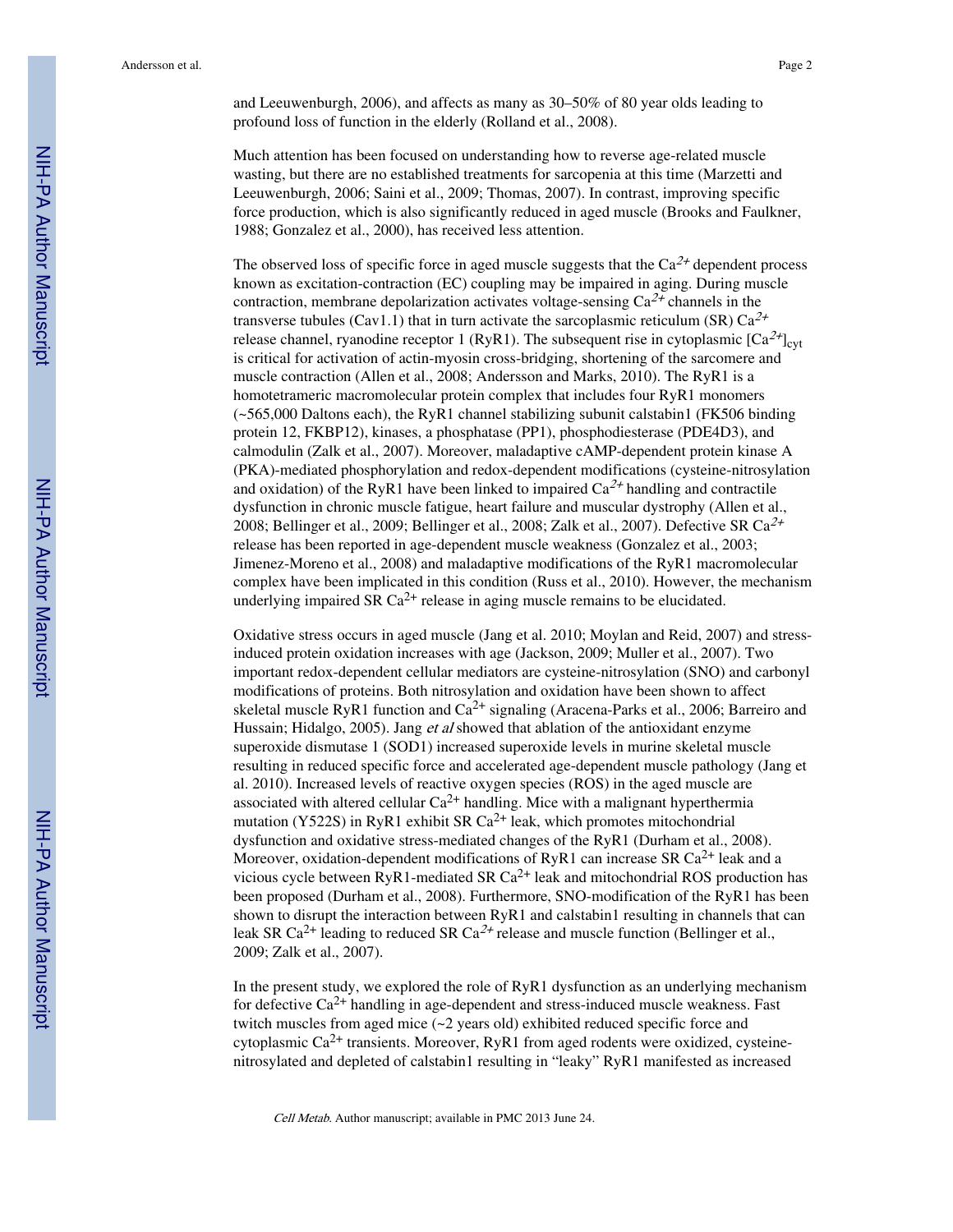single channel open probability and  $Ca^{2+}$  spark frequency. Six month old mice genetically engineered to express constitutively "leaky" RyR1 channels (RyR1-S2844D) exhibited defective muscle function comparable that observed in 24-month old WT mice. Mice with a muscle specific deletion of calstabin1 had reduced muscle specific force and impaired exercise capacity. Furthermore, wild-type (WT) flexor digitorum brevis (FDB) muscle fibers that were acutely treated with rapamycin to dissociate calstabin1 from RyR1 (Ahern et al., 1997; Brillantes et al., 1994) exhibited increased resting mitochondrial  $[Ca^{2+}]$ , loss of mitochondrial membrane potential, increased ROS and reactive nitrogen species (RNS) production. Muscle from aged mice with mitochondrially targeted catalase that exhibit reduced mitochondrial ROS (Lee et al., 2010; Schriner et al., 2005) showed markedly reduced RyR1 oxidation. Taken together these data suggest that RyR1 mediated SR  $Ca^{2+}$ leak causes mitochondrial Ca<sup>2+</sup> overload and increased ROS production, which in turn further exacerbates the RyR1 SR  $Ca^{2+}$  leak by oxidizing the channel. Thus, age-related loss of muscle function and muscular dystrophy, in which RyR1 are also "leaky" (Bellinger et al., 2009), likely share a common mechanism that contributes to impaired exercise capacity. Treatment with the RyR-stabilizing compound, S107, preserved the RyR1-calstabin1 interaction, and restored tetanic  $Ca^{2+}$  release, muscle specific force and exercise capacity in aged mice but not in calstabin1 deficient mice, suggesting that S107 inhibits intracellular  $Ca^{2+}$  leak by restoring the binding of calstabin1 to RyR1.

# **Results**

# **Oxidation-dependent remodeling of RyR1 and defective SR Ca2+ release in aged muscle**

We examined EDL muscles from aged (24 month old) C57/bl6 mice to explore the potential role of RyR1 dysfunction in aging skeletal muscle. EDL from aged mice exhibited reduced specific force compared to EDL from young (3–6 month old) controls (mean specific force at 70 Hz tetanic contraction  $\pm$  SEM: aged, 251  $\pm$  21 kNm<sup>-2</sup>, vs. young, 388  $\pm$  14 kNm<sup>-2</sup>; n = 5 (aged), 7 (young),  $P \le 0.001$ ; Figure 1A-1C). Isolated fast twitch muscle FDB fibers from aged mice also exhibited significantly reduced tetanic  $Ca^{2+}$  transients compared to FDB fibers from young mice (mean  $\Delta F/F_0$  at 70 Hz tetanic contraction  $\pm$  SEM: aged, 4.4  $\pm$  0.6, vs. young,  $6.8 \pm 0.9$ ; n = 8 aged, 10 young,  $P < 0.05$ ; Figure 1D-1F).

ROS were measured in FDB fibers using a cell permeant form of the fluorescent indicator 2′ ,7′ 7orm of the fluorescent ind(Aydin et al., 2009; Durham et al., 2008). Muscle fibers from aged mice exhibited oxidative stress with significantly increased levels of DCF fluorescence compared to fibers from young adult mice (Figures S1A and S1B). To determine whether the observed reductions in muscle specific force and tetanic  $Ca^{2+}$  release were associated with oxidation-dependent remodeling of the RyR1 macromolecular complexes, RyR1 from aged and young adult murine muscles were immunoprecipitated and immunoblotted for components of the RyR1 complex (Bellinger et al., 2009). Skeletal muscle RyR1 complexes from aged mice exhibited significantly increased nitrosylation and oxidation, and depletion of calstabin1, compared to channels from young adult mice (Figure 1G and 1H). Similar remodeling of the RyR1 complex was observed in skeletal muscles from 24-month old rats (Figure S2A and S2B). Aging is known to be associated with oxidative stress and mitochondrial abnormalities (Haigis and Yankner, 2010). EDL muscle from 24-month old WT mice examined by electron microscopy exhibited a significant increase in mitochondria with disorganized or absent cristae compared to EDL muscle from young adult mice (Figure S3A-B,E).

#### **RyR1 Ca2+ leak causes mitochondrial dysfunction in skeletal muscle**

Transient increases of mitochondrial  $[Ca^{2+}]$  enhance ATP production (Brookes et al., 2004; Duchen, 2000), whereas prolonged and excessively elevated mitochondrial  $[Ca^{2+}]$  impair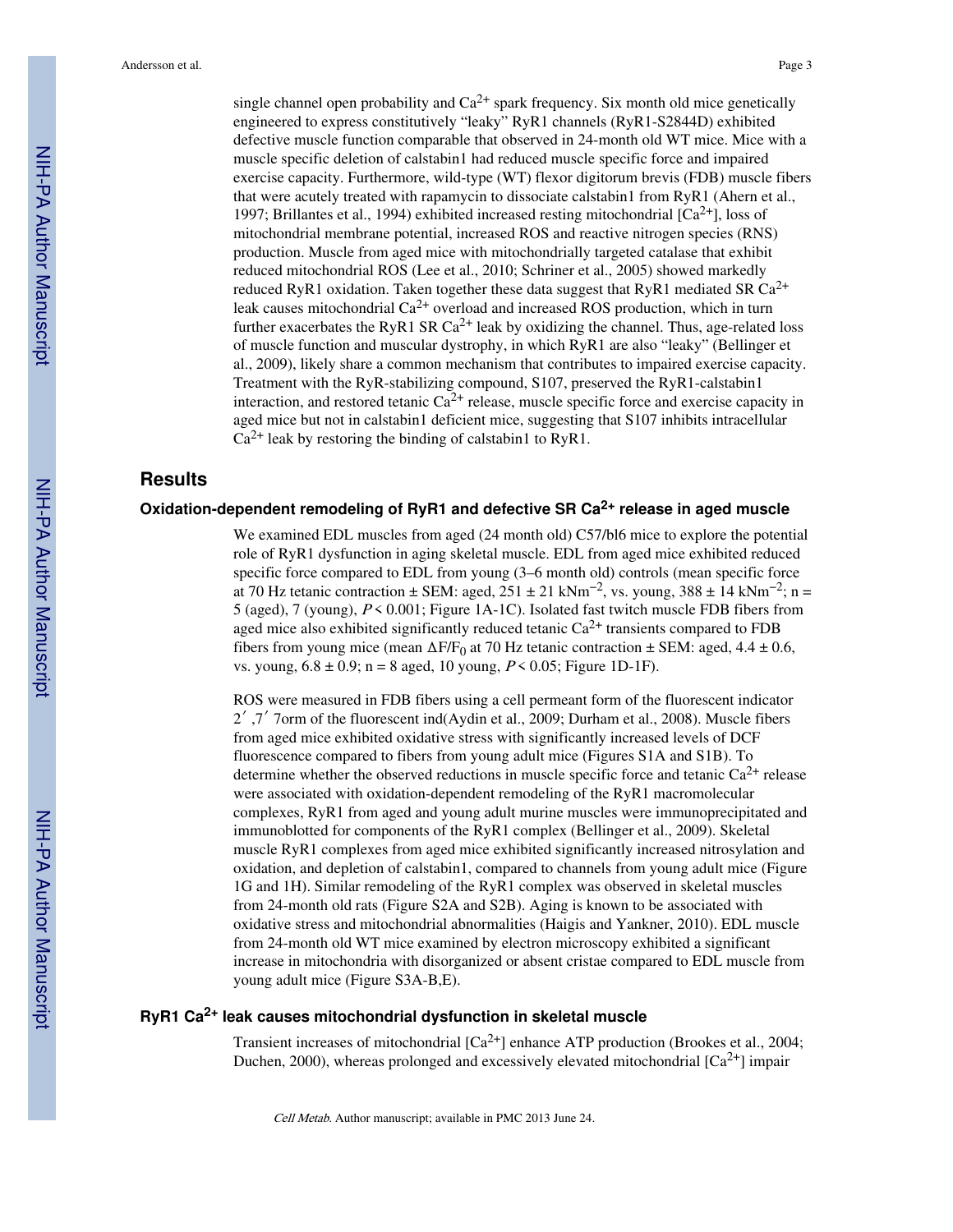mitochondrial function due to dissipation of the mitochondrial membrane potential ( $\Delta \psi_m$ ) and increased ROS production (Brookes et al., 2004; Duchen, 2000). To test whether RyR1 mediated SR  $Ca^{2+}$  leak can lead to mitochondrial dysfunction we measured changes in mitochondrial/cytosol  $[Ca^{2+}]$  and mitochondrial membrane potential in FDB muscle fibers in the presence of rapamycin (15  $\mu$ M), which causes SR Ca<sup>2+</sup> leak by disrupting RyR1calstabin1 interactions (Ahern et al., 1997; Brillantes et al., 1994). FDB fibers loaded with Rhod-2 were used to measure mitochondrial  $Ca^{2+}$  (Aydin et al., 2009; Bruton et al., 2003). Fibers were co-stained with Mitotracker Green to confirm that Rhod-2 was loaded into mitochondria (Figure S4A-C). Rapamycin treatment caused a time-dependent increase in the Rhod-2 signal, indicating  $Ca^{2+}$  accumulation in the mitochondria (Figure 2A). We next measured mitochondrial membrane potential in FDB fibers using the fluorescent indicator tetra-metyl rhodamine ethyl ester (TMRE) (Aydin et al., 2009; Duchen, 2004; Nagy et al., 2011). Rapamycin induced a progressive reduction in the TMRE signal (Figure 2B). At the end of each experiment, an uncoupler of the mitochondrial membrane potential (carbonyl cyanide p-trifluoromethoxyphenylhydrazone; FCCP) was added to the muscle fiber resulting in a further reduction in TMRE fluorescence (Figure 2B). Rapamycin has other activities in addition to disrupting RyR1-calstabin1 interactions including inhibition of mTOR signaling. FK506 similarly depletes calstabin1 from RyR1 channels, but does not inhibit mTOR (Brillantes et al., 1994) and caused a reduction in the TMRE signal similar to rapamycin (Figure S4D). Moreover, rapamycin had no effect on mitochondrial membrane potential in FDB muscle from mice with a skeletal muscle targeted deficiency in FKBP12 (calstabin1) (Tang et al., 2004) (Figure S4E). Together, these results indicate that inhibiting RyR1 calstabin1 binding leads to  $Ca^{2+}$  leak and mitochondrial dysfunction. Mitochondrial dysfunction is typically associated with increased ROS production. We used the fluorescent indicator MitoSOX Red to measure mitochondrial superoxide (O2<sup>\*-</sup>) production (Aydin et al., 2009). Rapamycin caused an increase in the MitoSOX Red signal (control:  $114\pm6\%$ , N = 5, rapamycin:  $171\pm8\%$ , N = 10, P < 0.01; Figure 2C). At the end of each experiment the electron transport chain inhibitor Antimycin A  $(10 \mu M)$  was applied as a positive control (Mukhopadhyay et al., 2007).  $Ca^{2+}$  leak and ROS production in muscle are associated with increased reactive nitrogen species (RNS) (Durham et al., 2008) and increased nitrosylation of the RyR1 was observed in skeletal muscle from aged mice (Fig. 1G). We loaded FDB fibers with the fluorescent RNS indicator DAF-FM (DAF) to examine the effects of leaky RyR1 on RNS production. In the presence of rapamycin, DAF fluorescence increased significantly compared to untreated controls (rapamycin: 121±3%, baseline: 102±5%, P < 0.001, N=6; Figure 2D), consistent with increased RNS production. Taken together, our data indicate that acute induction of RyR1-mediated SR  $Ca^{2+}$  leak leads to defective mitochondrial function associated with elevated ROS and RNS production.

The small molecule S107 inhibits SR  $Ca^{2+}$  leak by reducing the stress-induced depletion of calstabin from the RyR channel complex (Andersson and Marks, 2010; Bellinger et al., 2009; Lehnart et al., 2008). Therefore, we sought to determine whether the rapamycininduced  $Ca^{2+}$  leak and the consequent detrimental effects on mitochondrial membrane potential could be prevented by treatment with S107. FDB fibers from young WT mice were incubated with S107 (5  $\mu$ M) for 2–3 hours before the start of the experiment (Shan et al., 2010). The rapamycin-induced increase in Rhod-2 fluorescence as well as the loss of mitochondrial membrane potential and increase in MitoSOX Red and DAF signals were prevented by S107 (Figure 2A-D) while intermittent twitch stimulation of the FDB fibers (which causes large but transient increases in cytoplasmic  $[Ca^{2+}]$ ) did not alter the mitochondrial membrane potential (Figure 2B). These data indicate that pathologic SR  $Ca^{2+}$ leak, but not action potential-mediated SR  $Ca^{2+}$  release, have detrimental effects on mitochondrial function and that the effects of pathologic  $Ca^{2+}$ -leak on mitochondrial membrane potential could be prevented by S107 treatment.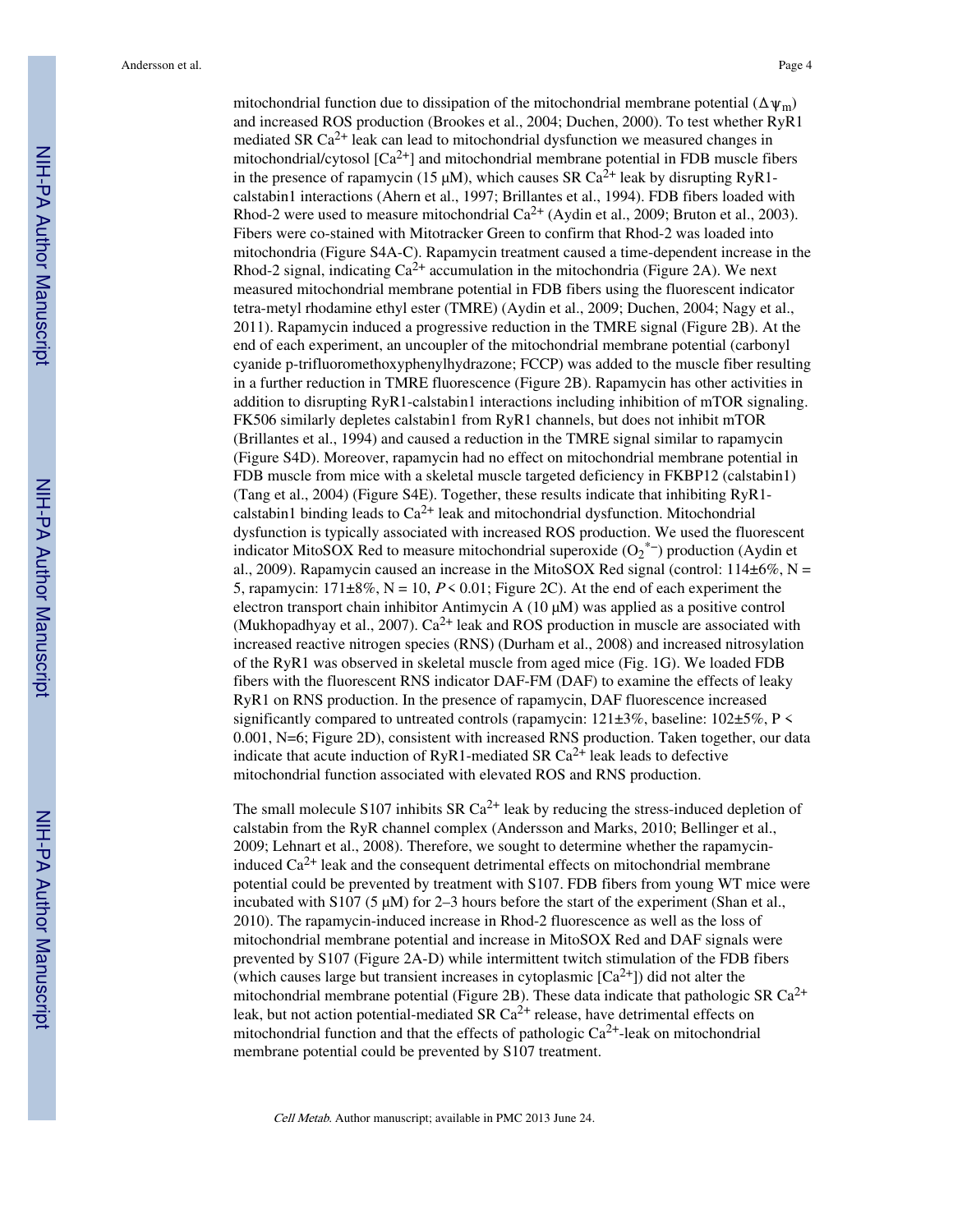#### **Inhibiting RyR1 Ca2+ leak improves muscle force and exercise capacity**

Aged mice were housed individually in cages equipped with running wheels, and voluntary running time and distance were continuously recorded. Half of the aged mice  $(n = 13)$  were supplied with S107 (~50 mg kg<sup>-1</sup> d<sup>-1</sup>) in their drinking water for a 4-week period, while the other half  $(n = 14)$  served as the control group. Water consumption was not different between the S107 and vehicle groups (average daily consumption in ml, aged + S107, 8.4  $\pm$ 0.63; aged,  $7.9 \pm 0.4$ ;  $\pm$  SEM,  $P =$  NS). The S107 treated mice exhibited significantly increased running distance (aged + S107, 94  $\pm$  14 km; aged, 57  $\pm$  7 km; mean total distance in 4 weeks,  $\pm$ SEM,  $P \le 0.05$ ; Figure 3A) and average speed (S107, 155  $\pm$  20 m/h; vehicle,  $88 \pm 11$  m/h; mean speed over the entire treatment period,  $\pm$  SEM, P < 0.01). Moreover, the S107 treated mice exhibited more episodes at higher running speeds (Figure 3B). Thus, S107-treated aged mice exhibited increased exercise capacity and exercised at higher intensity levels compared to controls.

To determine the mechanism underlying the improved exercise capacity in S107 treated aged mice we measured muscle force production. There was a significant increase in specific force at all stimulation frequencies in the EDL muscles from the S107 treated mice (mean force at 70 Hz tetanic contraction  $\pm$  SEM: aged, 201  $\pm$  21 kNm<sup>-2</sup>, aged + S107, 320  $\pm$ 19 kNm−2; P < 0.001; Figure 3C-E). The average tetanic forces for EDL muscles from untreated aged mice at 70 Hz in the experiments shown in Figs. 1 and 3 were not significantly different (aged mice Fig. 1:  $250 \pm 21$  kN/m<sup>2</sup>, N = 5; aged mice Fig. 3: 196  $\pm$  19  $kN/m<sup>2</sup>$ , N = 6; P = NS; T-test). The cross-sectional area of EDL muscle fibers from aged mice were slightly smaller compared to young mice (Figure S5). There was no difference in the fiber size between S107 treated versus untreated aged mice (Figure S5). Furthermore, EDL muscle mass was not different between the S107 and vehicle treated aged mice (aged + S107,  $12.7 \pm 0.6$  mg; aged,  $13.8 \pm 0.6$  mg;  $P = 0.22$ ).

EDL muscles used in the force measurements were also analyzed for post-translational modifications of RyR1. There were no differences in the levels of nitrosylation, oxidation or PKA phosphorylation of RyR1 from muscles from mice treated with S107 vs. control. This suggests that the oxidative protein modifications are irreversible, as has been reported (Palmese et al., 2011), and protein nitrosylation may have a half-life longer than the 4 weeks of S107 treatment, which has also been reported (Hess et al., 2005). Muscles from the S107 treated mice did, however, show significantly more calstabin1 in the RyR1 complexes compared to skeletal muscle from control mice (Figures 3F and 3G).

To determine whether the improvement in exercise and muscle specific force were associated with improved SR Ca<sup>2+</sup> release, Ca<sup>2+</sup> responses to tetanic stimulation were recorded in FDB myocytes from S107 treated and control mice. Tetanic  $Ca^{2+}$  transients were significantly increased in FDB myocytes from S107 treated mice compared to those from the control group (mean  $\Delta F/F_0$  at 70 Hz tetanic contraction  $\pm$  SEM: aged, 3.7  $\pm$  0.3; S107,  $5.9 \pm 0.5$ ; n = 13,  $P \le 0.01$ ; Figure 4A-C). Thus, the improved tetanic SR Ca<sup>2+</sup> release in muscles from S107 treated aged mice accounts for the observed increase in muscle force production (Figure 3C-E). In order to assess the effects of S107 treatment on the singlechannel properties of isolated skeletal muscle RyR1 channels, SR membranes were prepared from EDL muscles and fused to planar lipid membrane bilayers and  $Ca^{2+}$  fluxes through RyR1 channels were recorded as previously described (Brillantes et al., 1994) using conditions that simulate resting muscle (150 nM  $Ca^{2+}$  on the *cis*, "cytosolic" side of the channel). The open probability  $(P_0)$  of skeletal muscle RyR1 channels from young mice was low, as expected for normal skeletal muscle RyR1 channels (Figure 4D-E). In contrast, skeletal muscle RyR1 channels from the aged mice exhibited a significantly increased  $P_0$ , whereas channels from S107 treated aged mice displayed normal, low  $P_0$  (Figure 4D-E). Taken together, these data suggest that S107 treatment improves exercise capacity in aged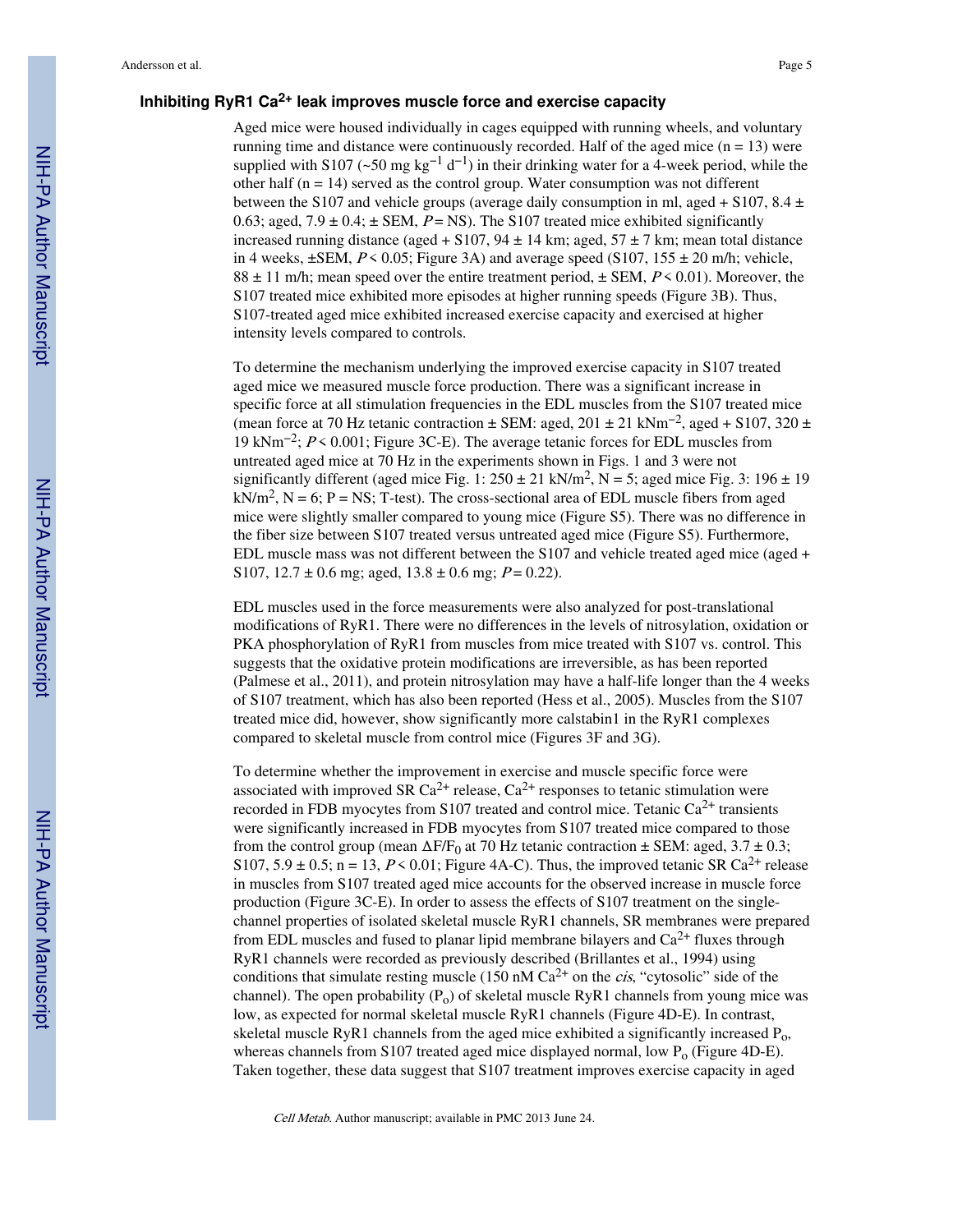mice by reducing the loss of calstabin1 from the channel complexes, and restoring normal (non-leaky) channel function which in turn results in improved tetanic  $Ca^{2+}$  and muscle specific force production.

To further test the hypothesis that the RyR1 channels in aged muscle are leaky we recorded spontaneous releases of SR Ca<sup>2+</sup>, i.e.  $Ca^{2+}$  sparks (Bellinger et al., 2009; Shirokova and Niggli, 2008; Ward et al., 2003), in permeabilized EDL muscle fiber bundles from S107 treated and muscles from untreated adult and aged mice.  $Ca^{2+}$  spark frequency was significantly increased in muscle fibers from aged compared to young mice examined under identical conditions by blinded observers (Figure 5A-B). Furthermore, S107 treatment in *vivo* resulted in significantly reduced  $Ca^{2+}$  spark frequencies in EDL muscle from aged mice (Figure 5A-B). Thus, both the increased  $Ca^{2+}$  spark frequency and RyR1 P<sub>o</sub> in muscle from the aged mice support a model in which leaky RyR1 channels are associated with defective SR  $Ca^{2+}$  release and reduced muscle force production. These defects can be reversed using S107 which inhibits the RyR1-mediated SR  $Ca^{2+}$  leak by preventing depletion of the calstabin1 subunit from the channel complex, resulting in stabilization of the closed state of the channel in resting muscle (Brillantes et al., 1994).

#### **S107 requires calstabin1 to reduce Ca2+ leak and improve muscle function**

(Shan et al., 2010)Extreme exercise and heart failure are both associated with "leaky" RyR1 due to phosphorylation of RyR1 at serine 2844 resulting in skeletal muscle weakness (Bellinger et al., 2008; Reiken et al., 2003). To further test whether "leaky" RyR1 can cause muscle weakness we developed a knock-in mouse model with a "leaky" RyR1 due to substitution of aspartic acid for serine 2844 (RyR1-S2844D mouse). Compared to WT muscles, EDL muscles from 6-month-old RyR1-S2844D mice displayed increased Ca2+ spark frequency (Figure 5B) and increased single RyR1 channel open probability under resting conditions (Figure S6A-C). These abnormalities observed in muscle from 6-monthold RyR1-S2844D mice were comparable to those observed in 24-month old WT muscle, consistent with "leaky" RyR1. RyR1 from RyR1-S2844D mice were progressively oxidized, nitrosylated and depleted of calstabin1 by 6 months of age (Figure 6A-B), again comparable to changes observed in RyR1 complexes from 24 month old WT mice. EDL muscles from the RyR1-S2844D mouse exhibited a significant increase in mitochondria with abnormal morphology (Figure S3C, E). Muscle specific force and action potential-triggered  $Ca^{2+}$ transient amplitudes were reduced in the 6-month-old RyR1-S2844D mice compared to WT mice (Figure 6C and 6D). Four weeks of S107 treatment in vivo reduced the elevated  $Ca^{2+}$ spark frequency (Figure 5B) and improved muscle force in 6-month-old RyR1-S2844D mice, both to levels comparable to those observed in muscle from young WT mice (Figure 6C). In summary, the SR  $Ca^{2+}$  leak and impaired muscle force production observed in skeletal muscle from 6-month old RyR1-S2844D mice were comparable to those found in 24-month old WT muscle.

To further test whether the beneficial effects of S107 in aged mice can be attributed to the restored RyR1-calstabin1 binding with the consequent reduction in SR  $Ca^{2+}$  leak, we conducted a series of experiments in which we treated muscle specific calstabin1 deficient (calstabin1 KO) mice with S107. In agreement with the results from Tang et al (Tang et al., 2004), we found that muscle specific calstabin1 KO mice exhibited reduced EDL muscle specific force (Figure 6E) compared to WT mice. Calstabin1 KO muscles had a "leaky RyR1" phenotype as indicated by enhanced frequency of  $Ca^{2+}$  sparks compared to young WT muscle (Figure 5B). Electron microscopy of EDL muscle from the muscle specific calstabin1 KO mouse revealed a significant increase in mitochondria with abnormal morphology (Figure S3D,E). Muscle specific calstabin1 KO FDB muscle fibers loaded with the ROS indicator DCF had increased fluorescence compared to the young WT, consistent with oxidative stress (Figure S1). However, S107 treatment, which reduced DCF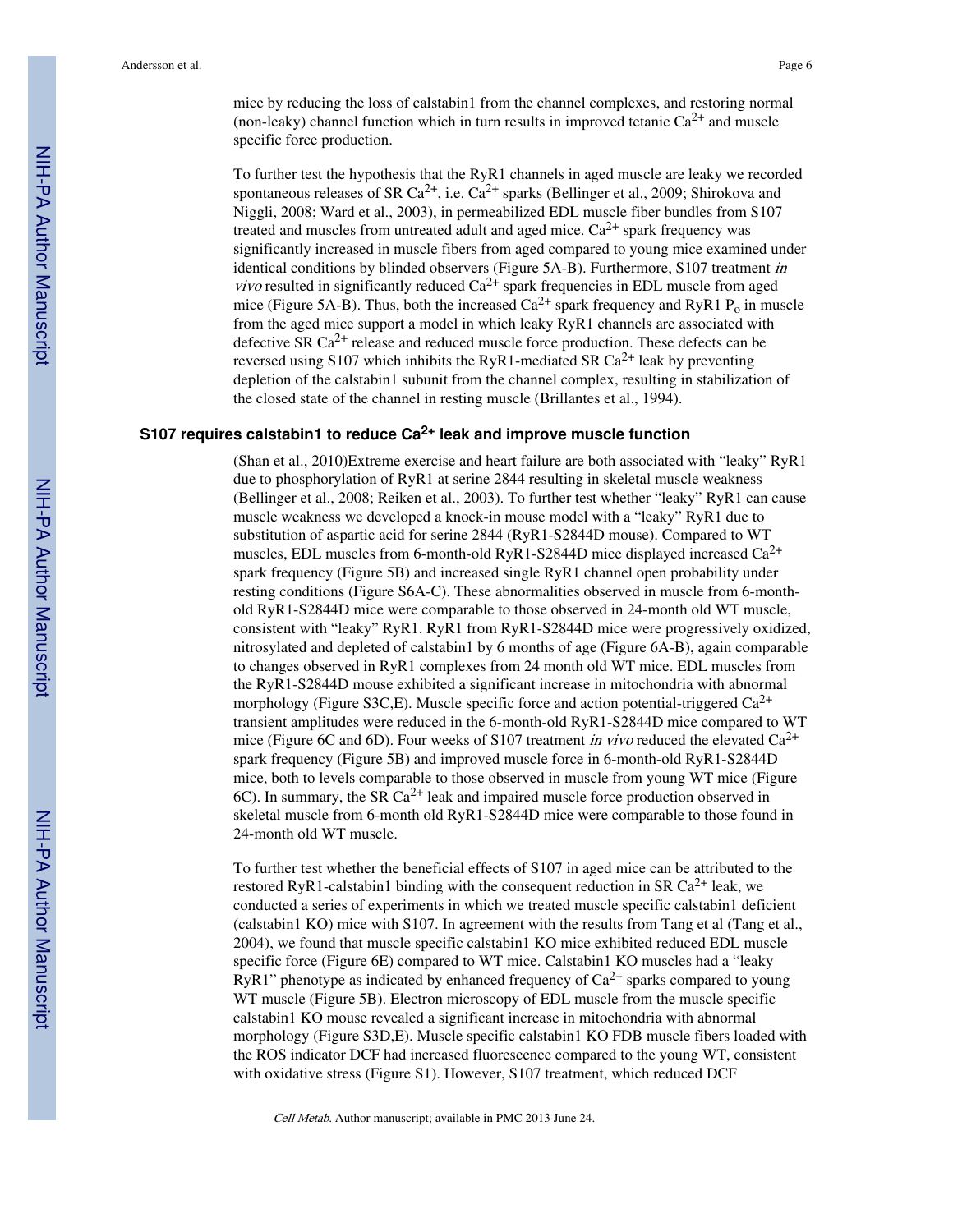fluorescence in aged WT mice, did not alter the DCF signal in muscle specific calstabin1 KO muscle, suggesting that the ability of S107 to reduce SR  $Ca^{2+}$  leak and oxidative stress requires calstabin1 (Figure S1). Consistent with a reduction in muscle specific force, action potential triggered  $Ca^{2+}$  release measured in Fluo-4 loaded FDB fibers from muscle specific calstabin1 KO mice exhibited reduced  $Ca^{2+}$  transient amplitudes compared to young WT (Figure 6D). Moreover, exercise capacity was reduced in the calstabin1 KO mice compared to WT (Fig 6E). Treatment with S107 in the drinking water (~50 mg kg<sup>-1</sup> d<sup>-1</sup>) for 4 weeks did not restore specific force,  $Ca^{2+}$  transient amplitudes,  $Ca^{2+}$  spark frequency or the DCF signal in calstabin1 KO muscle (Figures 5B, 6D, 6F, S1A and S1B). Furthermore, exercise capacity in young WT or calstabin1 KO mice was not improved by S107 treatment (Figure 6F). Taken together, these data indicate that the beneficial effects of  $S107$  on  $Ca^{2+}$  handling and muscle function observed in both aged mice and in RyR1-S2844D mice require calstabin1 in skeletal muscle. Moreover, RyR1 from calstabin1 KO mice were oxidized and nitrosylated (Figure S2C,D). This suggests that ROS, produced downstream of the SR  $Ca^{2+}$ leak, feeds back to the RyR1 where it causes oxidative modifications.

To directly test the hypothesis that mitochondrial-derived ROS causes age-dependent RyR1 oxidation we examined RyR1 oxidation in muscles from young (3 month) and aged (18 month) transgenic mice with mitochondrial targeted overexpression of catalase (MCAT) (Lee et al., 2010; Schriner et al., 2005). RyR1 oxidation was substantially reduced, nitrosylation slightly reduced and calstabin1 binding was preserved in samples from aged MCAT mice compared to age-matched WT controls (Fig. 6G,H). We treated SR microsomes from WT muscle with oxidizing  $(H_2O_2)$  and nitrosylating (Noc-12) compounds alone and in combination to examine the effects of these modifications in more detail. Either nitrosylation or oxidation of the RyR1 led to partial depletion of calstabin1, whereas a combination of these two post-translational modifications led to more extensive depletion (Figure S2E-F). Thus, oxidation and nitrosylation of RyR1 appear to work additively with respect to calstabin1 depletion.

#### **Discussion**

In the present study we show that oxidized RyR1 in muscle from aged mice are depleted of calstabin1 resulting in leaky channels, reduced tetanic  $Ca^{2+}$ , decreased muscle specific force and impaired exercise capacity. To confirm that "leaky" RyR1 can cause the defects in function observed in aged muscle we generated a "leaky RyR1" model (RyR1-S2844D mice) and used muscle specific calstabin1 deficient mice. Both strains prematurely develop a skeletal muscle phenotype similar to that observed in 24 month old WT mice. Moreover, the small molecule rycal drug S107, that preserves RyR1-calstabin 1 binding and stabilizes RyR1 channels, reduced  $Ca^{2+}$  spark frequency, improved tetanic  $Ca^{2+}$  release, restored muscle specific force and improved exercise capacity in aged WT mice. S107 had no beneficial effects in muscle specific calstabin1 KO mice indicating that the mechanism of action of the drug involves calstabin1.

Our present study is consistent with previous reports showing impaired  $Ca^{2+}$  release in aged muscle (Jimenez-Moreno et al., 2008), reduced SR Ca<sup>2+</sup> release in SR vesicles (Russ et al., 2010) and reduced caffeine-induced release of the SR  $Ca^{2+}$  store (Romero-Suarez et al., 2010). In addition to the pathologic SR  $Ca^{2+}$  leak via remodeled RyR1 that we report in the present study, other defects such as uncoupling between the voltage sensor and RyR1 (Jimenez-Moreno et al., 2008) may also contribute to muscle weakness in aging.

Mitochondria are the primary source of superoxide  $(O_2^{\ast -})$  and, in the presence of NO,  $O_2^{\ast -}$ facilitates the production of reactive nitrogen species (RNS) and protein nitrosylation (Szabo et al., 2007). Skeletal muscle RyR1 is sensitive to redox changes (Xia et al., 2000) and we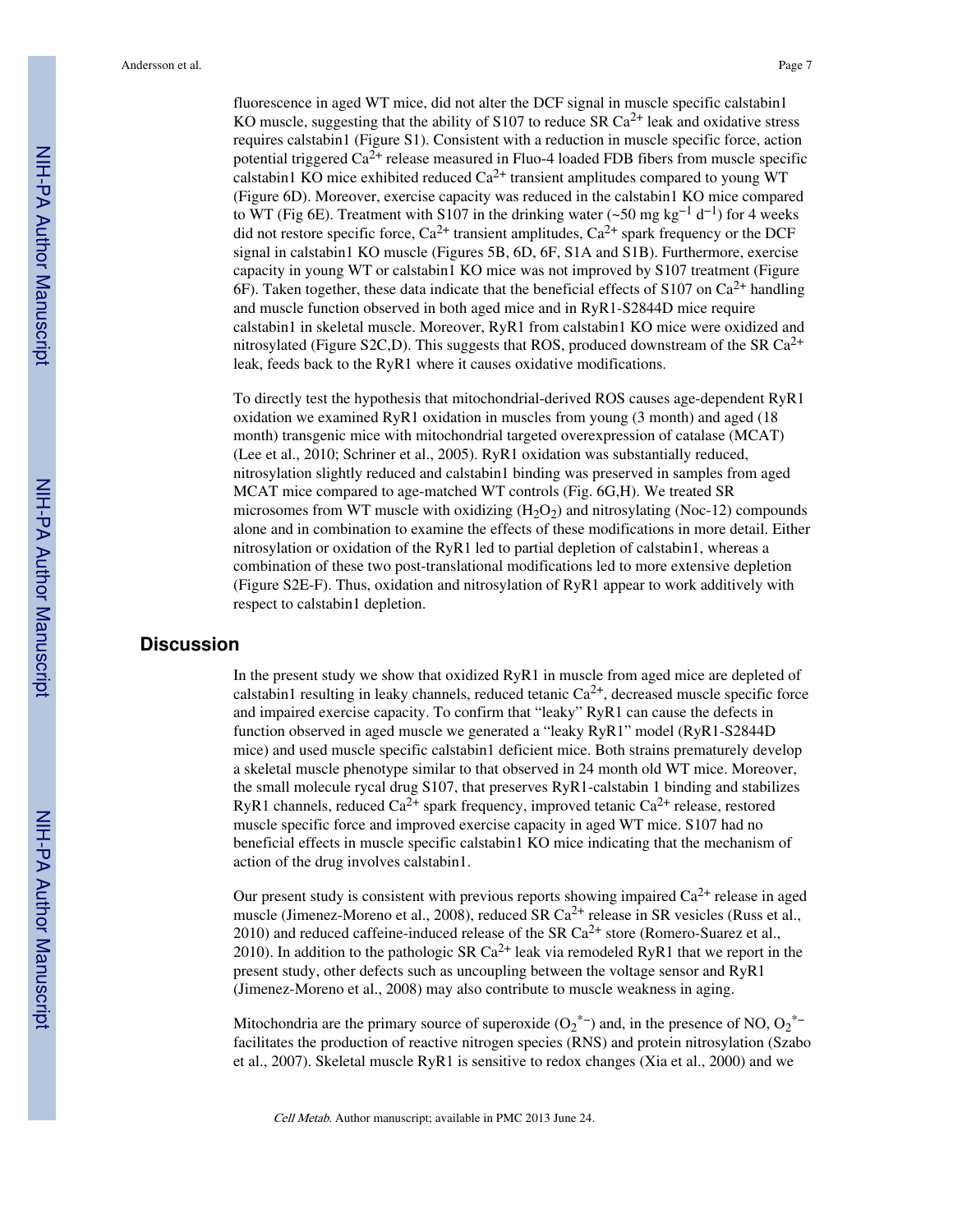have previously shown that leaky RyR1 in muscular dystrophy and in muscle fatigue after extreme exercise are cysteine-nitrosylated and depleted of calstabin1. In this study we show that the skeletal muscle RyR1 from aged mice are oxidized and nitrosylated. Moreover, the leaky RyR1 from RyR1-S2844D mice become progressively oxidized with age. Furthermore, acute induction of SR  $Ca^{2+}$  leak by with rapamycin or FK506 or using muscle specific calstabin1 deficient mice, increased ROS and RNS production. Taken together these findings suggest that SR  $Ca^{2+}$  leak may exacerbate mitochondrial dysfunction by causing mitochondrial  $Ca^{2+}$  overload which in turn leads to increased RNS and ROS production. The increase in oxidative stress would further promote RyR1 leak by further oxidizing the channel and depleting it of the stabilizing subunit calstabin1.

The 4-week S107 treatment partially reduced oxidative stress in the aged muscle (Figure S1) but did not reduce oxidation or cysteine-nitrosylation of the RyR1. Oxidation-dependent carbonyl modifications of proteins have been reported to be irreversible (Palmese et al., 2011). Thus, inhibiting SR  $Ca^{2+}$  leak would decrease additional oxidation of the RyR1 but would not necessarily reverse the oxidation of RyR1. SNO protein modification is critically dependent on local production of NO, e.g. by NO synthases (NOS). The stability of SNO protein modifications are highly variable and can be influenced by multiple factors including the protein topology, redox state and pH in the vicinity of the affected protein (Hess et al., 2005). Moreover, while the effects of  $Ca^{2+}$  overload on mitochondrial dysfunction and increased ROS production are multi-factorial, some of them are believed to be irreversible (Feissner et al., 2009; Jekabsone et al., 2003). The half-life of the mitochondria is 2–4 weeks (Kowald, 2001; Menzies and Gold, 1971) and the half-life of the RyR1 protein is  $\sim$ 10 days in muscle from aged rats (Ferrington et al., 1998). Thus, the continued ROS production from mitochondria and the slow turnover of the RyR1 protein contribute to the observation that RyR1 oxidation is not reduced during a four week course of S107 treatment, despite inhibition of the intracellular  $Ca^{2+}$  leak. Moreover, ROS generation from non-mitochondrial sources, e.g. non-phagocytic NAD(P)H oxidase (NOX), could contribute as they have been reported to activate RyR channels(Hidalgo et al., 2006; Xia et al., 2003). Our results, however, are consistent with a "vicious cycle" whereby SR  $Ca^{2+}$  leak and mitochondrial ROS are locally amplified and lead to progressive age-dependent muscle dysfunction (Figure 7). Moreover, our data show that despite persistent RyR1 oxidation and nitrosylation, S107 treatment inhibits the loss of calstabin1 from RyR1 resulting in stabilization of the channel closed state. Thus, S107 inhibits the pathologic SR  $Ca^{2+}$  leak, as long as calstabin1 is present and ameliorates age-dependent loss of muscle function, despite persistent oxidation and nitrosylation of RyR1.

Our data showing increased  $Ca^{2+}$  spark frequency in skeletal muscle from aged WT, RyR1-2844D and muscle-specific calstabin1 deficient mice are at odds with a previous study that reported reduced  $Ca^{2+}$  spark activity in aged skeletal muscle (Weisleder et al., 2006). The discrepancy between our results and those of Weisleder et al could be due to differences in methodology since Weisleder et al used intact muscle fibers treated with a hypotonic solution that causes the muscle cells to swell resulting in  $Ca^{2+}$  sparks (Weisleder et al., 2006). In contrast, we used saponin permeabilized muscle fibers in order to control the intracellular conditions (e.g. pH,  $[Ca^{2+}]$ ,  $[Mg^{2+}]$  and the  $Ca^{2+}$  dye concentration) which is not possible using intact muscle fibers (Isaeva et al., 2005; Rios et al., 1999; Shirokova and Niggli, 2008). We have previously used this method to study pathological conditions where RyR1 exhibited a leaky phenotype (Bellinger et al., 2009; Reiken et al., 2003; Ward et al., 2003). In addition, the increased  $Ca^{2+}$  spark frequency is consistent with the increased RyR1 Po observed in the aged muscle.

Much of the focus in the field of aging is on therapeutics that target anabolic pathways with hormones including testosterone, growth hormone, and insulin-like growth factor-1 (Lynch,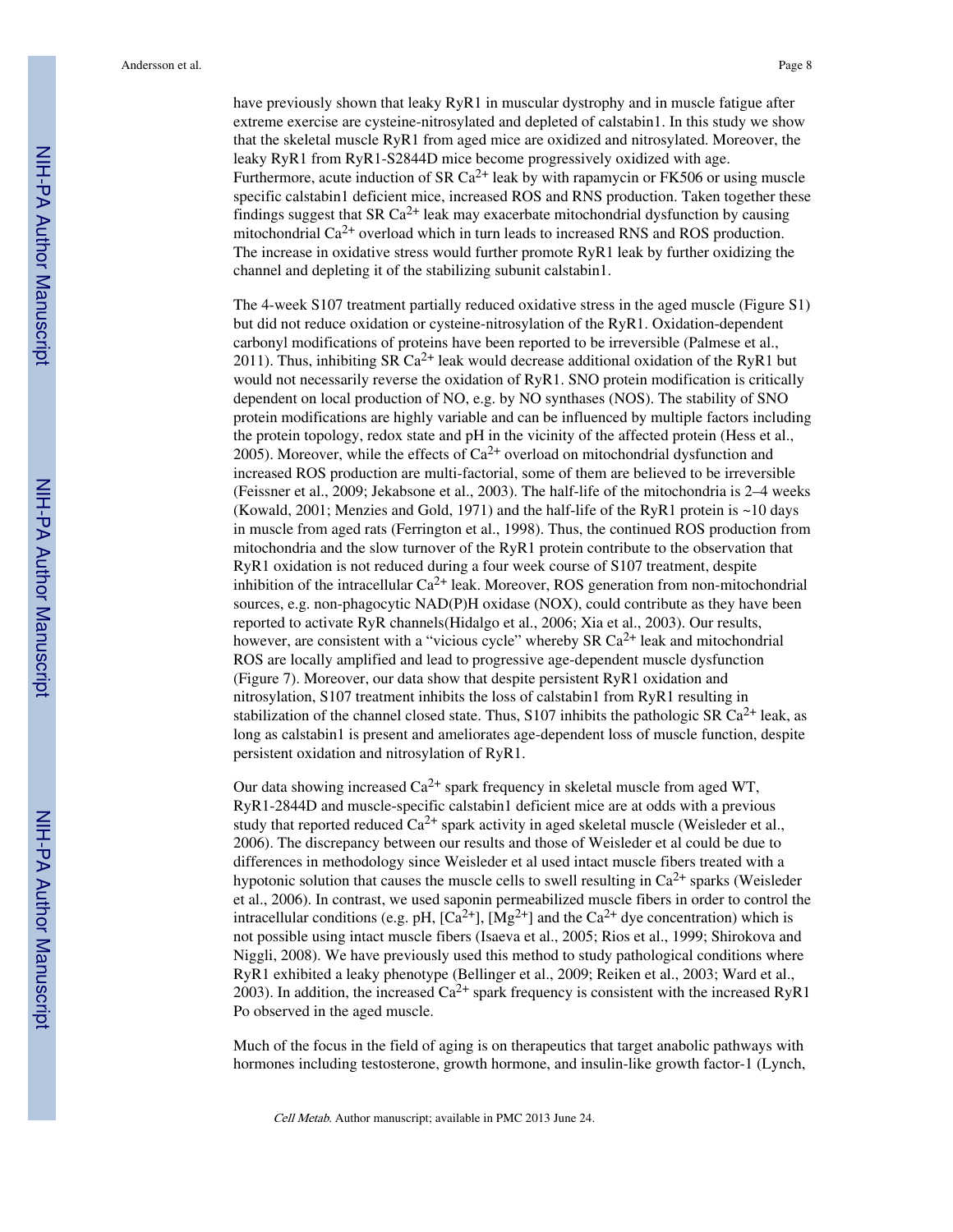2008; Rolland et al., 2008) to improve muscle mass. Some studies have demonstrated increased muscle mass without increased muscle strength or power (Lynch, 2008; Rolland et al., 2008). Inhibition of the endogenous negative regulator of myogenesis, myostatin (growth differentiation factor 8), leads to a dramatic increase of muscle mass in mice and cattle (Lynch, 2008). However, muscular dystrophy patients that were treated with an antimyostatin recombinant human antibody failed to improve muscle power (Wagner et al., 2008). Thus, increasing skeletal muscle mass is not necessarily accompanied by improved muscle function. Indeed, treating aged mice with S107 enhances muscle strength without increasing the size of the muscle, at least during the 4 week period of treatment examined in the present study.

Despite the important role of oxidative stress in aging-dependent pathologies, the use of dietary antioxidants as an experimental treatment for sarcopenia has not demonstrated improvement in muscle function (Kim et al.). A complicating factor is that systemic antioxidants could impair beneficial effects of ROS (Jackson, 2009; Vijg and Campisi, 2008). By inhibiting the SR Ca<sup>2+</sup> leak via RyR1 which is due to oxidation, S107 appears to be able to improve muscle function without blocking systemic ROS-dependent signaling and may represent a promising therapeutic option for reducing age-dependent loss of muscle function.

The regulatory mechanisms of aging are likely multifactorial and several signaling pathways seem to contribute, e.g. changes in insulin/insulin like growth factor (IGF), sirtuin, AMP kinase and inflammatory signaling (Kenyon, 2010; Marzetti and Leeuwenburgh, 2006). Moreover, mitochondrial dysfunction is strongly implicated in the aging mechanism (Balaban et al., 2005; Larsson, 2010). In the present study, we show that "leaky" RyR1, mitochondrial dysfunction and oxidative stress conspire to produce age-dependent muscle weakness and reduced exercise capacity.

## **Experimental procedures**

A detailed description is found in the supporting materials.

#### **Animal models**

Aged mice (23–26 months; C57BL/6) came from the National Institute of Aging and young mice (3–6 month, C57BL/6) came from our own breeding. Generation of RyR1-S2844D mice (Figure S7) is described in the supplement. Muscle-specific cal1 −/− (calstabin1) mice were bred in the lab after a breeding pair was generously provided to us by Dr Susan Hamilton (Baylor College of Medicine, Houston) (Tang et al., 2004). Muscle lysates from young and aged mice with mitochondrial targeted overexpression of catalase (MCAT) were generously provided to us by Dr Gerald Shulman (Yale University) who used mice provided by Dr Peter S Rabinovitch (University of Washington, Seattle). The mice in the drug treatment experiments were randomized into two groups. The first group received S107 (50 mg/kg/day) in the drinking water while the second group received water only. Voluntary exercise (running wheel) intensity was recorded continuously. All experiments were performed by blinded observers and were conducted in accordance to Columbia University IACUC regulations.

## **Force and Ca2+ measurements**

Extensor digitorum longus (EDL) and flexor digitorum longus (FDB) muscles were dissected. Force measurement was done on whole EDL muscle using a system from Aurora Scientific (Ontario, Canada). For  $Ca^{2+}$  spark measurements, saponin permeabilized fiber bundles from EDL were loaded with the fluorescent  $Ca^{2+}$  indicator Fluo-3 and the frequency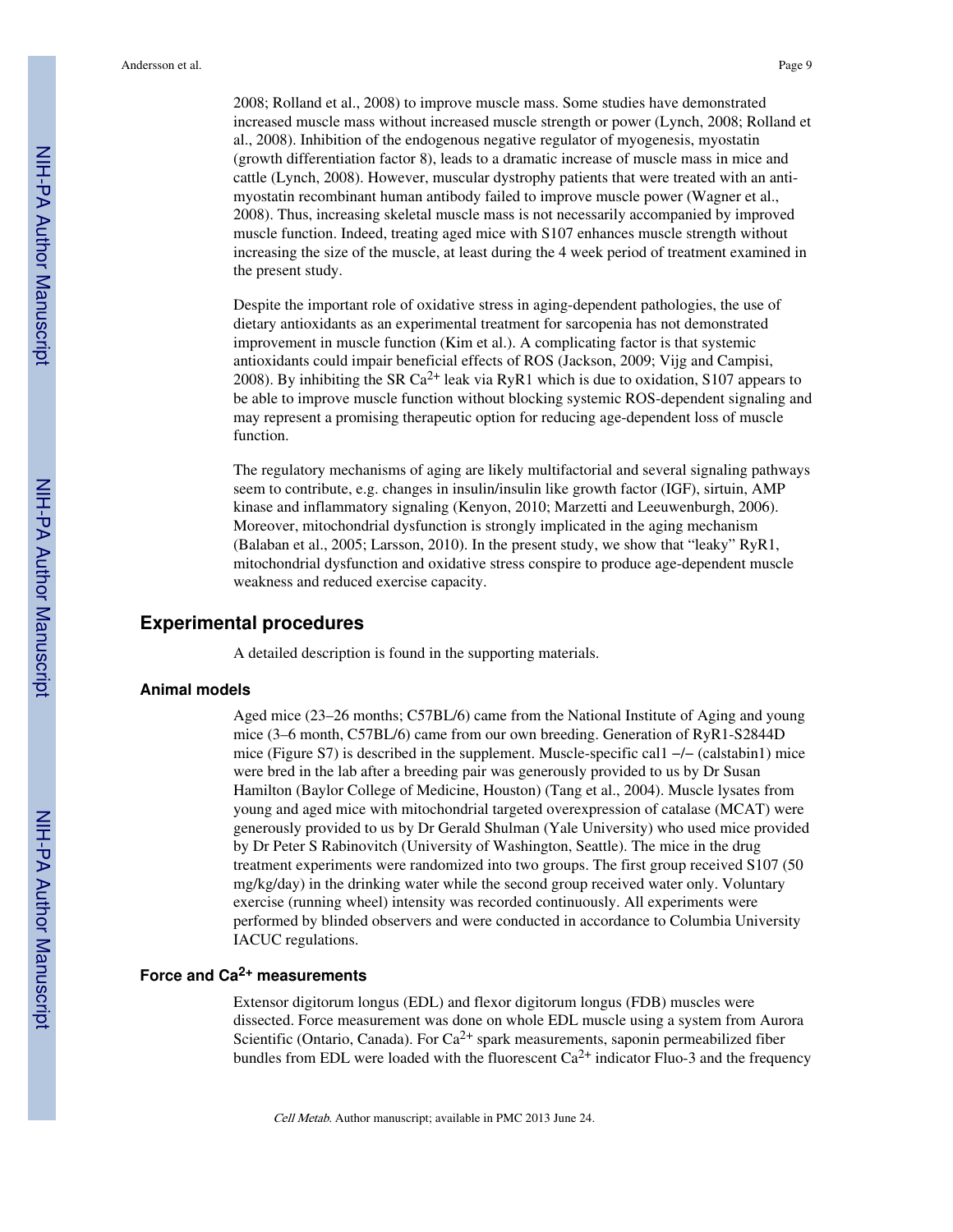of spontaneous SR Ca2+ release was imaged using a confocal microscope (Zeiss, LSM 5 live) in line scan mode. Intact muscle fibers from enzymatically dissociated FDB muscles (Aydin et al., 2009) were loaded with the  $Ca^{2+}$  indicator Fluo-4 AM. The FDB fibers were electrically stimulated to tetanic contraction and the Fluo-4 signal was imaged using a confocal microscope (Zeiss, LSM 5 live).

# **Measurements of mitochondrial Ca2+, mitochondrial membrane potential, ROS and RNS**

Enzymatically isolated FDB muscle fibers were loaded with the fluorescent indicators Rhod-2 and the mitochondrial marker Mitotracker green, TMRE, MitoSOX Red and DAF-FM to measure mitochondrial  $Ca^{2+}$ , mitochondrial membrane potential, ROS and RNS respectively.

#### **RyR1 Immunoblotting**

Muscle samples were prepared as described (Bellinger et al., 2009). Immunoblots were developed with anti-RyR (Affinity Bioreagents, Bolder, CO 1:2,000), anti-phospho-RyR1 pSer2844 (1:5000), an anti-Cys-NO antibody (Sigma, St. Louis, MO, 1:2,000), or an anticalstabin antibody (1:2,500). To determine channel oxidation, the carbonyl groups in the protein side chains within the immunoprecipitate are derivatized to 2,4 dinitrophenylhydrazone (DNP-hydrazone) by reaction with 2,4- dinitrophenylhydrazine (DNPH). The DNP signal associated with RyR is determined using an anti-DNP antibody.

#### **Single RyR1 channel**

Crude SR vesicles containing RyR1 were fused to planar lipid bilayers. Conductance through the RyR1 was measured using  $Ca^{2+}$  as the charge carrier. RyR1 openings were quantified and open probability  $(P_0)$  was calculated.

#### **Histology and electron microscopy**

Preparation of tissue samples and microscopy was performed according to established methods as described in the supporting experimental procedures.

#### **Supplementary Material**

Refer to Web version on PubMed Central for supplementary material.

#### **Acknowledgments**

This project was supported by grants from the NHLBI to A.R.M., and the Swedish Research Council to D.A. The authors thank Dr Susan Hamilton (Baylor College of Medicine, Houston, TX, USA) for providing the musclespecific FKBP12 (calstabin1)-deficient mice. We thank Dr Peter S Rabinovitch (University of Washington, Seattle) and Dr Gerald Shulman (Yale University) for generously providing us with muscles from MCAT mice.

#### **References**

- Ahern GP, Junankar PR, Dulhunty AF. Subconductance states in single-channel activity of skeletal muscle ryanodine receptors after removal of FKBP12. Biophys J. 1997; 72:146–162. [PubMed: 8994600]
- Allen DG, Lamb GD, Westerblad H. Skeletal muscle fatigue: cellular mechanisms. Physiological Reviews. 2008; 88:287–332. [PubMed: 18195089]
- Andersson DC, Marks AR. Fixing ryanodine receptor Ca leak a novel therapeutic strategy for contractile failure in heart and skeletal muscle. Drug Discov Today Dis Mech. 2010; 7:e151–e157. [PubMed: 21113427]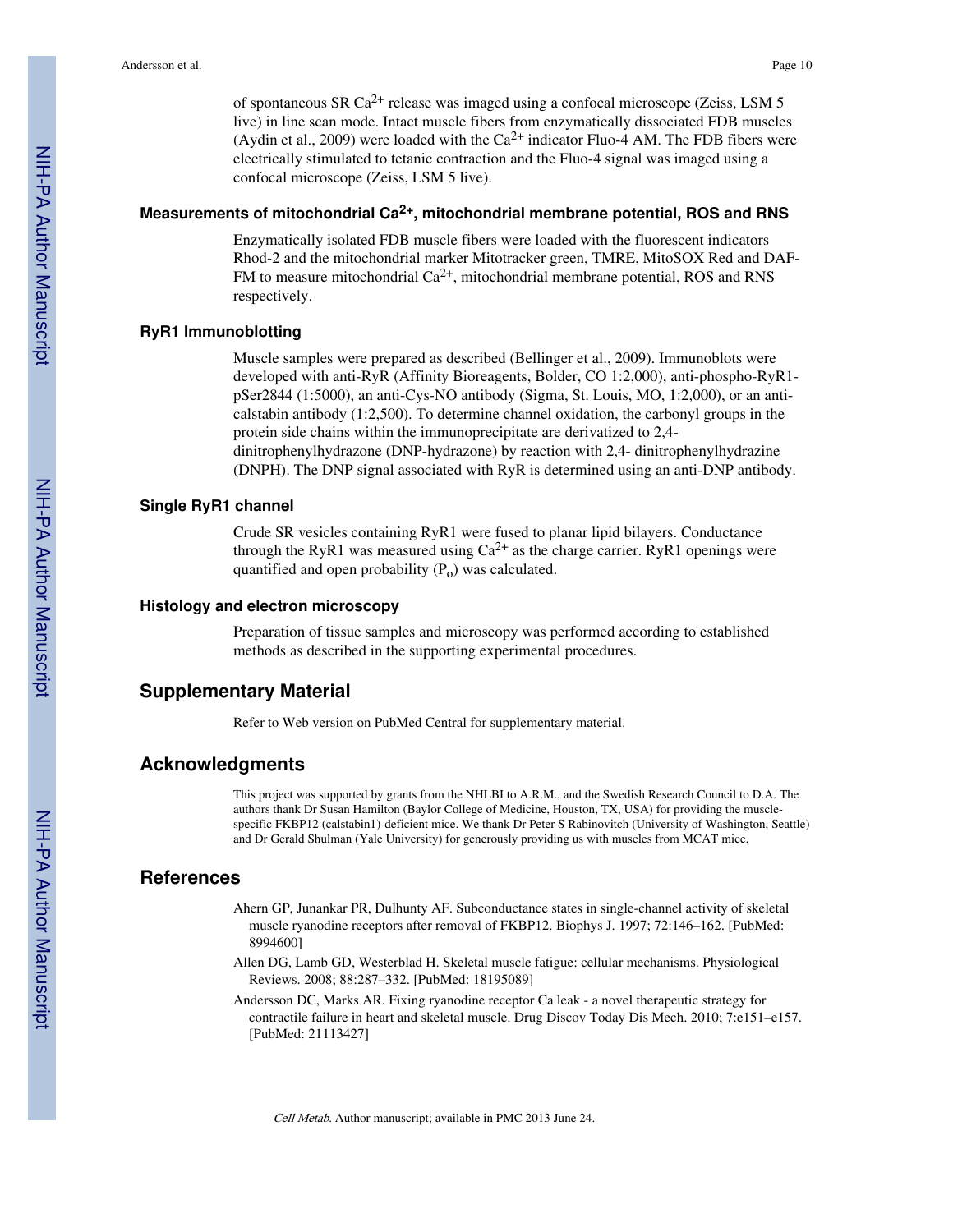- Aracena-Parks P, Goonasekera SA, Gilman CP, Dirksen RT, Hidalgo C, Hamilton SL. Identification of cysteines involved in S-nitrosylation, S-glutathionylation, and oxidation to disulfides in ryanodine receptor type 1. J Biol Chem. 2006; 281:40354–40368. [PubMed: 17071618]
- Aydin J, Andersson DC, Hanninen SL, Wredenberg A, Tavi P, Park CB, Larsson NG, Bruton JD, Westerblad H. Increased mitochondrial  $Ca^{2+}$  and decreased sarcoplasmic reticulum  $Ca^{2+}$  in mitochondrial myopathy. Human Molecular Genetics. 2009; 18:278–288. [PubMed: 18945718]
- Balaban RS, Nemoto S, Finkel T. Mitochondria, oxidants, and aging. Cell. 2005; 120:483–495. [PubMed: 15734681]
- Barreiro E, Hussain SN. Protein carbonylation in skeletal muscles: impact on function. Antioxid Redox Signal. 12:417–429. [PubMed: 19686036]
- Bellinger AM, Reiken S, Carlson C, Mongillo M, Liu X, Rothman L, Matecki S, Lacampagne A, Marks AR. Hypernitrosylated ryanodine receptor calcium release channels are leaky in dystrophic muscle. Nat Med. 2009; 15:325–330. [PubMed: 19198614]
- Bellinger AM, Reiken S, Dura M, Murphy PW, Deng SX, Landry DW, Nieman D, Lehnart SE, Samaru M, Lacampagne A, et al. Remodeling of ryanodine receptor complex causes "leaky" channels: a molecular mechanism for decreased exercise capacity. Proceedings of the National Academy of Sciences of the United States of America. 2008; 105:2198–2202. [PubMed: 18268335]
- Brillantes AB, Ondrias K, Scott A, Kobrinsky E, Ondriasova E, Moschella MC, Jayaraman T, Landers M, Ehrlich BE, Marks AR. Stabilization of calcium release channel (ryanodine receptor) function by FK506-binding protein. Cell. 1994; 77:513–523. [PubMed: 7514503]
- Brookes PS, Yoon Y, Robotham JL, Anders MW, Sheu SS. Calcium, ATP, and ROS: a mitochondrial love-hate triangle. American Journal of Physiology Cell Physiology. 2004; 287:C817–C833. [PubMed: 15355853]
- Brooks SV, Faulkner JA. Contractile properties of skeletal muscles from young, adult and aged mice. J Physiol. 1988; 404:71–82. [PubMed: 3253447]
- Bruton JD, Dahlstedt AJ, Abbate F, Westerblad H. Mitochondrial function in intact skeletal muscle fibres of creatine kinase deficient mice. Journal of Physiology. 2003; 552:393–402. [PubMed: 14561823]
- Duchen MR. Mitochondria and  $Ca^{2+}$  in cell physiology and pathophysiology. Cell Calcium. 2000; 28:339–348. [PubMed: 11115373]
- Duchen MR. Mitochondria in health and disease: perspectives on a new mitochondrial biology. Mol Aspects Med. 2004; 25:365–451. [PubMed: 15302203]
- Durham WJ, Aracena-Parks P, Long C, Rossi AE, Goonasekera SA, Boncompagni S, Galvan DL, Gilman CP, Baker MR, Shirokova N, et al. RyR1 S-nitrosylation underlies environmental heat stroke and sudden death in Y522S RyR1 knockin mice. Cell. 2008; 133:53–65. [PubMed: 18394989]
- Feissner RF, Skalska J, Gaum WE, Sheu SS. Crosstalk signaling between mitochondrial  $Ca^{2+}$  and ROS. Front Biosci. 2009; 14:1197–1218. [PubMed: 19273125]
- Ferrington DA, Krainev AG, Bigelow DJ. Altered turnover of calcium regulatory proteins of the sarcoplasmic reticulum in aged skeletal muscle. J Biol Chem. 1998; 273:5885–5891. [PubMed: 9488726]
- Gonzalez E, Messi ML, Delbono O. The specific force of single intact extensor digitorum longus and soleus mouse muscle fibers declines with aging. J Membr Biol. 2000; 178:175–183. [PubMed: 11148759]
- Gonzalez E, Messi ML, Zheng Z, Delbono O. Insulin-like growth factor-1 prevents age-related decrease in specific force and intracellular  $Ca^{2+}$  in single intact muscle fibres from transgenic mice. J Physiol. 2003; 552:833–844. [PubMed: 12937290]
- Haigis MC, Yankner BA. The aging stress response. Mol Cell. 2010; 40:333–344. [PubMed: 20965426]
- Herndon LA, Schmeissner PJ, Dudaronek JM, Brown PA, Listner KM, Sakano Y, Paupard MC, Hall DH, Driscoll M. Stochastic and genetic factors influence tissue-specific decline in ageing C. elegans. Nature. 2002; 419:808–814. [PubMed: 12397350]
- Hess DT, Matsumoto A, Kim SO, Marshall HE, Stamler JS. Protein S-nitrosylation: purview and parameters. Nat Rev Mol Cell Biol. 2005; 6:150–166. [PubMed: 15688001]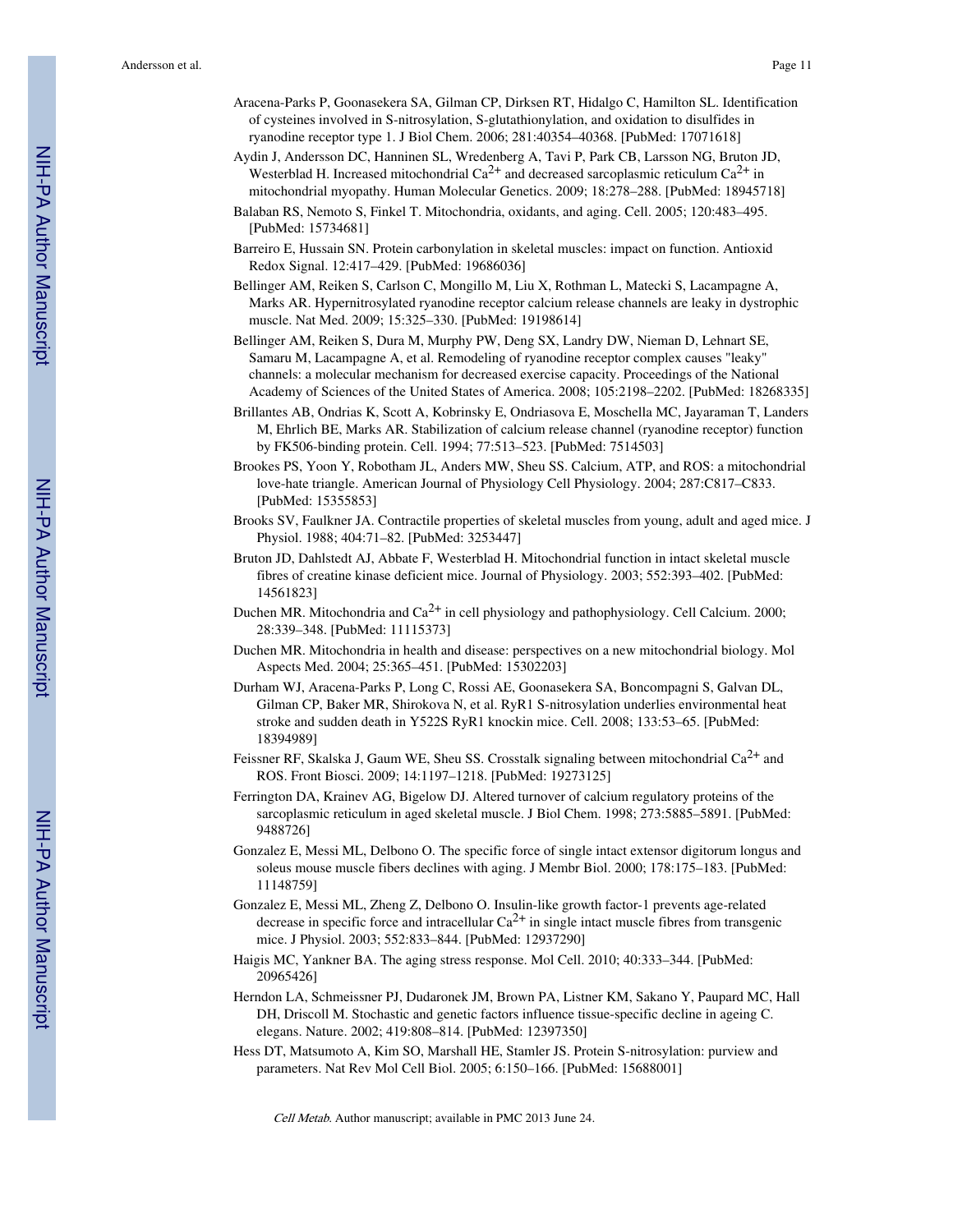- Hidalgo C. Cross talk between Ca2+ and redox signalling cascades in muscle and neurons through the combined activation of ryanodine receptors/Ca2+ release channels. Philos Trans R Soc Lond B Biol Sci. 2005; 360:2237–2246. [PubMed: 16321793]
- Hidalgo C, Sanchez G, Barrientos G, Aracena-Parks P. A transverse tubule NADPH oxidase activity stimulates calcium release from isolated triads via ryanodine receptor type 1 S -glutathionylation. Journal of Biological Chemistry. 2006; 281:26473–26482. [PubMed: 16762927]
- Isaeva EV, Shkryl VM, Shirokova N. Mitochondrial redox state and  $Ca<sup>2+</sup>$  sparks in permeabilized mammalian skeletal muscle. J Physiol. 2005; 565:855–872. [PubMed: 15845582]
- Jackson MJ. Strategies for reducing oxidative damage in ageing skeletal muscle. Adv Drug Deliv Rev. 2009; 61:1363–1368. [PubMed: 19737589]
- Jang YC, Lustgarten MS, Liu Y, Muller FL, Bhattacharya A, Liang H, Salmon AB, Brooks SV, Larkin L, Hayworth CR, et al. Increased superoxide in vivo accelerates age-associated muscle atrophy through mitochondrial dysfunction and neuromuscular junction degeneration. Faseb J. 2010; 24:1376–1390. [PubMed: 20040516]
- Jekabsone A, Ivanoviene L, Brown GC, Borutaite V. Nitric oxide and calcium together inactivate mitochondrial complex I and induce cytochrome c release. J Mol Cell Cardiol. 2003; 35:803–809. [PubMed: 12818571]
- Jimenez-Moreno R, Wang ZM, Gerring RC, Delbono O. Sarcoplasmic reticulum Ca<sup>2+</sup> release declines in muscle fibers from aging mice. Biophys J. 2008; 94:3178–3188. [PubMed: 18178643]
- Kenyon CJ. The genetics of ageing. Nature. 2010; 464:504–512. [PubMed: 20336132]
- Kim JS, Wilson JM, Lee SR. Dietary implications on mechanisms of sarcopenia: roles of protein, amino acids and antioxidants. J Nutr Biochem. 21:1–13. [PubMed: 19800212]
- Kowald A. The mitochondrial theory of aging. Biol Signals Recept. 2001; 10:162–175. [PubMed: 11351126]
- Larsson NG. Somatic mitochondrial DNA mutations in mammalian aging. Annu Rev Biochem. 2010; 79:683–706. [PubMed: 20350166]
- Lee HY, Choi CS, Birkenfeld AL, Alves TC, Jornayvaz FR, Jurczak MJ, Zhang D, Woo DK, Shadel GS, Ladiges W, et al. Targeted expression of catalase to mitochondria prevents age-associated reductions in mitochondrial function and insulin resistance. Cell Metab. 2010; 12:668–674. [PubMed: 21109199]
- Lehnart SE, Mongillo M, Bellinger A, Lindegger N, Chen BX, Hsueh W, Reiken S, Wronska A, Drew LJ, Ward CW, et al. Leaky  $Ca^{2+}$  release channel/ryanodine receptor 2 causes seizures and sudden cardiac death in mice. J Clin Invest. 2008; 118:2230–2245. [PubMed: 18483626]
- Lynch GS. Update on emerging drugs for sarcopenia age-related muscle wasting. Expert Opin Emerg Drugs. 2008; 13:655–673. [PubMed: 19046133]
- Marzetti E, Leeuwenburgh C. Skeletal muscle apoptosis, sarcopenia and frailty at old age. ExpGerontol. 2006; 41:1234–1238.
- Menzies RA, Gold PH. The turnover of mitochondria in a variety of tissues of young adult and aged rats. J Biol Chem. 1971; 246:2425–2429. [PubMed: 5553400]
- Metter EJ, Talbot LA, Schrager M, Conwit R. Skeletal muscle strength as a predictor of all-cause mortality in healthy men. J Gerontol A Biol Sci Med Sci. 2002; 57:B359–B365. [PubMed: 12242311]
- Moylan JS, Reid MB. Oxidative stress, chronic disease, and muscle wasting. Muscle & Nerve. 2007; 35:411–429. [PubMed: 17266144]
- Mukhopadhyay P, Rajesh M, Yoshihiro K, Hasko G, Pacher P. Simple quantitative detection of mitochondrial superoxide production in live cells. Biochemical & Biophysical Research Communications. 2007; 358:203–208. [PubMed: 17475217]
- Muller FL, Lustgarten MS, Jang Y, Richardson A, Van Remmen H. Trends in oxidative aging theories. Free Radic Biol Med. 2007; 43:477–503. [PubMed: 17640558]
- Nagy E, Andersson DC, Caidahl K, Eriksson MJ, Eriksson P, Franco-Cereceda A, Hansson GK, Back M. Upregulation of the 5-lipoxygenase pathway in human aortic valves correlates with severity of stenosis and leads to leukotriene-induced effects on valvular myofibroblasts. Circulation. 2011; 123:1316–1325. [PubMed: 21403093]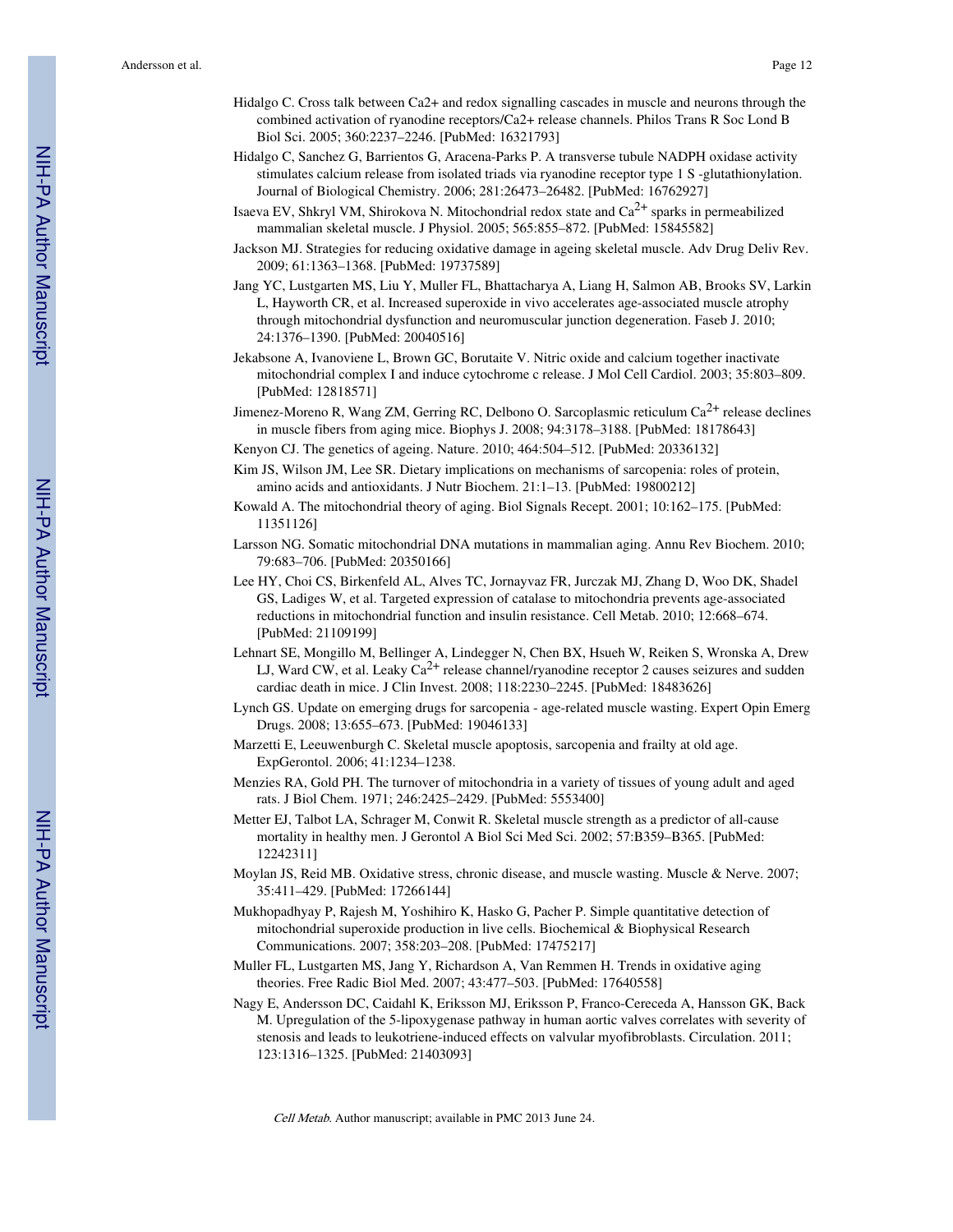- Palmese A, De Rosa C, Marino G, Amoresano A. Dansyl labeling and bidimensional mass spectrometry to investigate protein carbonylation. Rapid Commun Mass Spectrom. 2011; 25:223– 231. [PubMed: 21157867]
- Rantanen T, Guralnik JM, Foley D, Masaki K, Leveille S, Curb JD, White L. Midlife hand grip strength as a predictor of old age disability. Jama. 1999; 281:558–560. [PubMed: 10022113]
- Reiken S, Lacampagne A, Zhou H, Kherani A, Lehnart SE, Ward C, Huang F, Gaburjakova M, Gaburjakova J, Rosemblit N, et al. PKA phosphorylation activates the calcium release channel (ryanodine receptor) in skeletal muscle: defective regulation in heart failure. Journal of Cell Biology. 2003; 160:919–928. [PubMed: 12629052]
- Rios E, Stern MD, Gonzalez A, Pizarro G, Shirokova N. Calcium release flux underlying Ca<sup>2+</sup> sparks of frog skeletal muscle. J Gen Physiol. 1999; 114:31–48. [PubMed: 10398690]
- Rolland Y, Czerwinski S, Abellan Van Kan G, Morley JE, Cesari M, Onder G, Woo J, Baumgartner R, Pillard F, Boirie Y, et al. Sarcopenia: its assessment, etiology, pathogenesis, consequences and future perspectives. J Nutr Health Aging. 2008; 12:433–450. [PubMed: 18615225]
- Romero-Suarez S, Shen J, Brotto L, Hall T, Mo C, Valdivia HH, Andresen J, Wacker M, Nosek TM, Qu CK, et al. Muscle-specific inositide phosphatase (MIP/MTMR14) is reduced with age and its loss accelerates skeletal muscle aging process by altering calcium homeostasis. Aging (Albany NY). 2010; 2:504–513. [PubMed: 20817957]
- Russ DW, Grandy JS, Toma K, Ward CW. Ageing, but not yet senescent, rats exhibit reduced muscle quality and sarcoplasmic reticulum function. Acta Physiol (Oxf). 2010
- Saini A, Faulkner S, Al-Shanti N, Stewart C. Powerful signals for weak muscles. Ageing Res Rev. 2009; 8:251–267. [PubMed: 19716529]
- Schriner SE, Linford NJ, Martin GM, Treuting P, Ogburn CE, Emond M, Coskun PE, Ladiges W, Wolf N, Van Remmen H, et al. Extension of murine life span by overexpression of catalase targeted to mitochondria. Science. 2005; 308:1909–1911. [PubMed: 15879174]
- Shan J, Betzenhauser MJ, Kushnir A, Reiken S, Meli AC, Wronska A, Dura M, Chen BX, Marks AR. Role of chronic ryanodine receptor phosphorylation in heart failure and beta-adrenergic receptor blockade in mice. J Clin Invest. 2010
- Shirokova N, Niggli E. Studies of RyR function in situ. Methods. 2008; 46:183–193. [PubMed: 18848990]
- Szabo C, Ischiropoulos H, Radi R. Peroxynitrite: biochemistry, pathophysiology and development of therapeutics. Nat Rev Drug Discov. 2007; 6:662–680. [PubMed: 17667957]
- Tang W, Ingalls CP, Durham WJ, Snider J, Reid MB, Wu G, Matzuk MM, Hamilton SL. Altered excitation-contraction coupling with skeletal muscle specific FKBP12 deficiency. FASEB J. 2004; 18:1597–1599. [PubMed: 15289441]
- Thomas DR. Loss of skeletal muscle mass in aging: examining the relationship of starvation, sarcopenia and cachexia. Clin Nutr. 2007; 26:389–399. [PubMed: 17499396]
- Vijg J, Campisi J. Puzzles, promises and a cure for ageing. Nature. 2008; 454:1065–1071. [PubMed: 18756247]
- Wagner KR, Fleckenstein JL, Amato AA, Barohn RJ, Bushby K, Escolar DM, Flanigan KM, Pestronk A, Tawil R, Wolfe GI, et al. A phase I/IItrial of MYO-029 in adult subjects with muscular dystrophy. Ann Neurol. 2008; 63:561–571. [PubMed: 18335515]
- Ward CW, Reiken S, Marks AR, Marty I, Vassort G, Lacampagne A. Defects in ryanodine receptor calcium release in skeletal muscle from post-myocardial infarct rats. FASEB Journal. 2003; 17:1517–1519. [PubMed: 12824280]
- Weisleder N, Brotto M, Komazaki S, Pan Z, Zhao X, Nosek T, Parness J, Takeshima H, Ma J. Muscle aging is associated with compromised  $Ca^{2+}$  spark signaling and segregated intracellular  $Ca^{2+}$ release. J Cell Biol. 2006; 174:639–645. [PubMed: 16943181]
- Xia R, Stangler T, Abramson JJ. Skeletal muscle ryanodine receptor is a redox sensor with a well defined redox potential that is sensitive to channel modulators. J Biol Chem. 2000; 275:36556– 36561. [PubMed: 10952995]
- Xia R, Webb JA, Gnall LL, Cutler K, Abramson JJ. Skeletal muscle sarcoplasmic reticulum contains a NADH-dependent oxidase that generates superoxide. Am J Physiol Cell Physiol. 2003; 285:C215– C221. [PubMed: 12646413]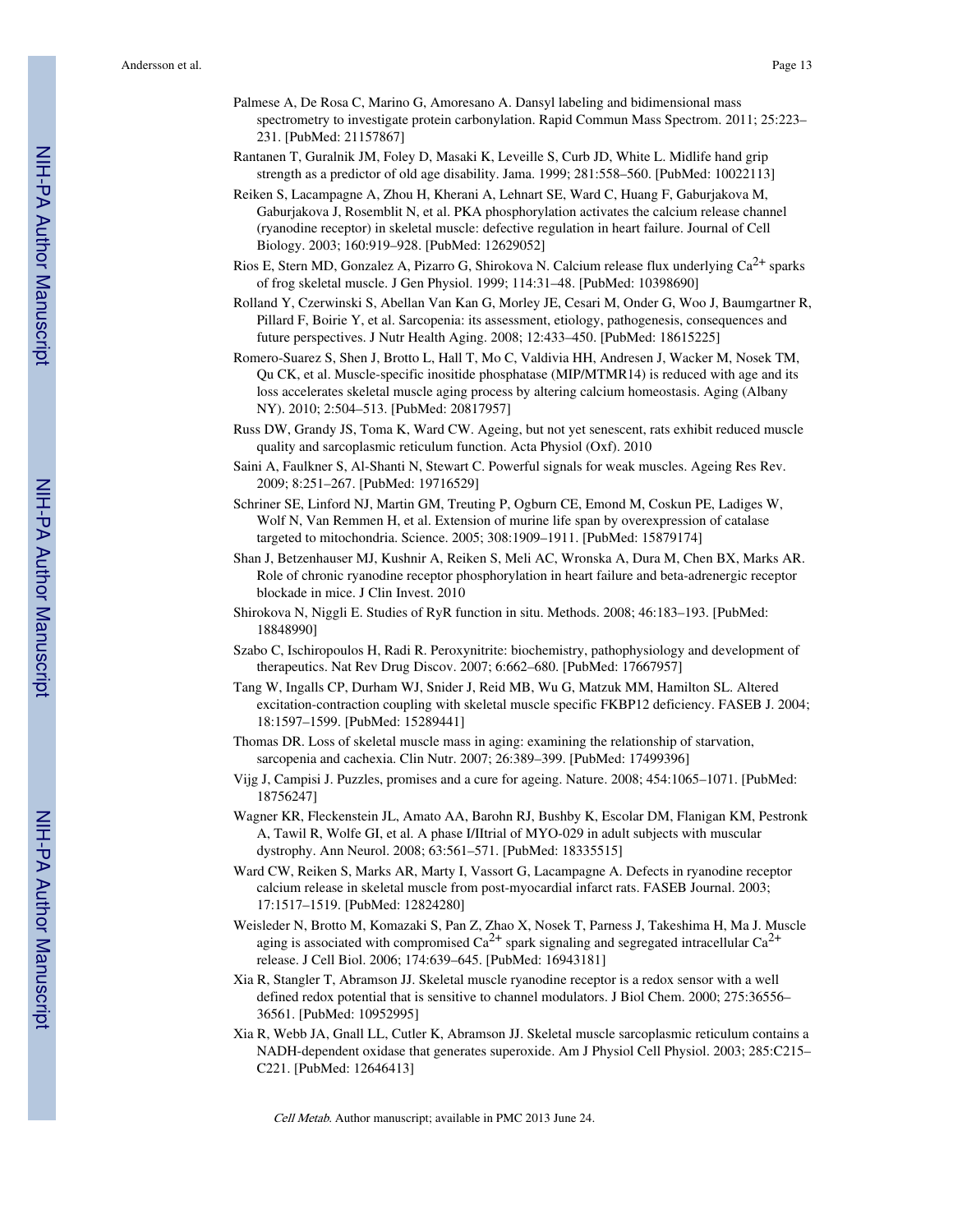Zalk R, Lehnart SE, Marks AR. Modulation of the ryanodine receptor and intracellular calcium. AnnuRevBiochem. 2007; 76:367–385.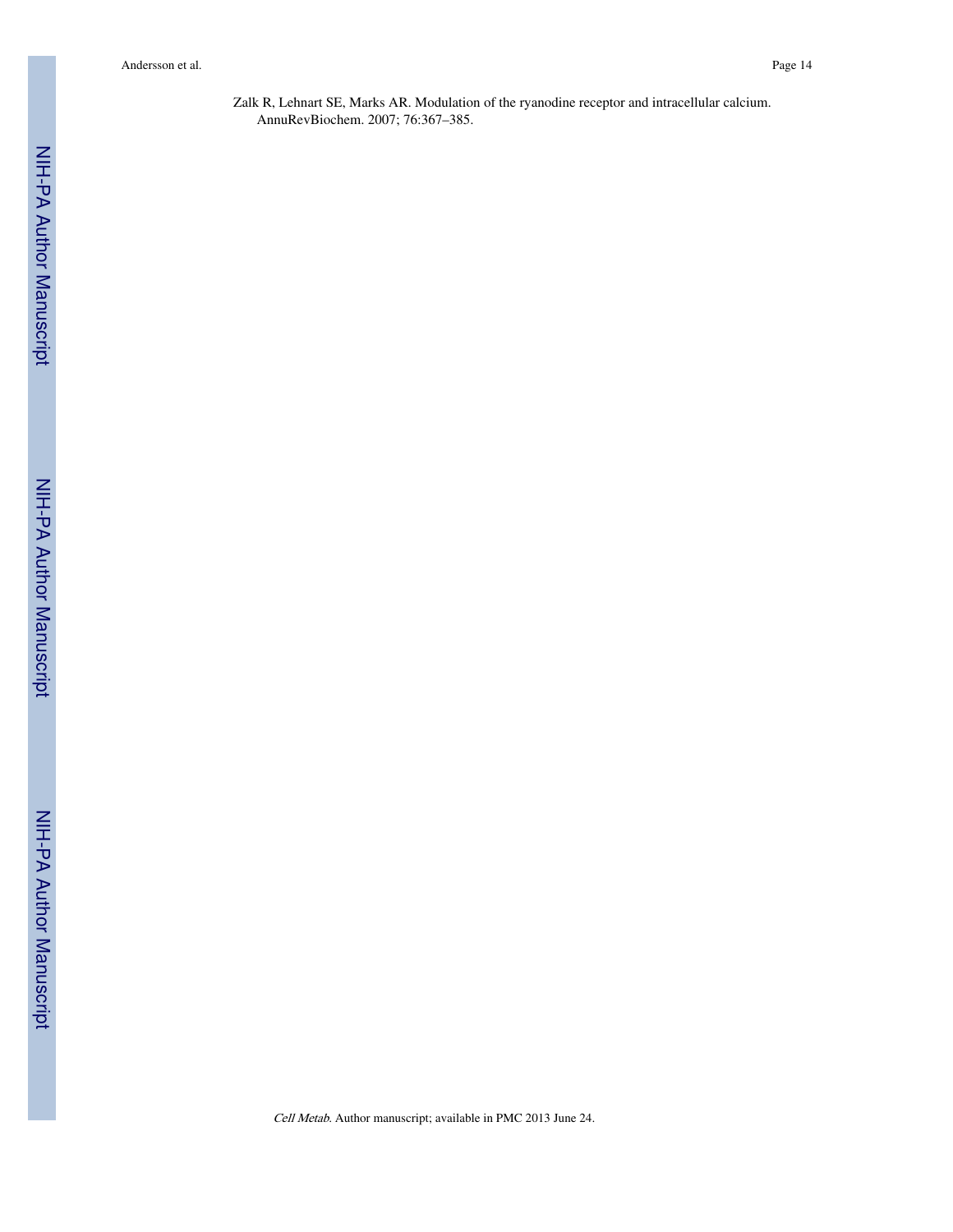# **Highlights**

- **•** RyR1 in skeletal muscle is oxidized, nitrosylated and depleted of calstabin1 with age
- **•** Maladaptation of the RyR1 channel leads to SR Ca2+ leak and muscle weakness
- **•** Vicious cycle: Ca2+ leak raises mitochondrial ROS, which oxidizes RyR1 enhancing leak
- The RyR1 stabilizing drug S107 fixes Ca<sup>2+</sup> leak and improves exercise capacity in aging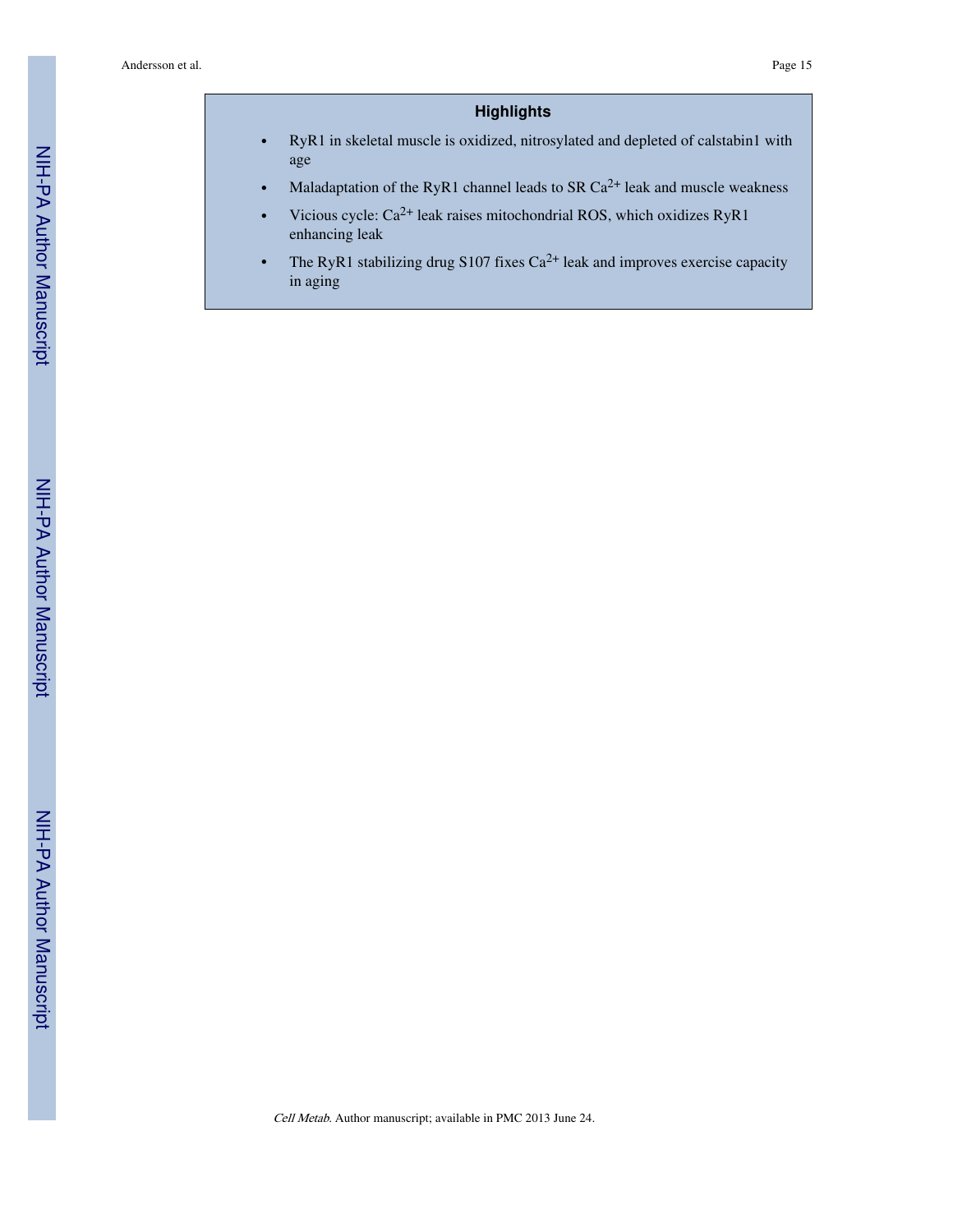Andersson et al. Page 16



**Figure 1. Impaired force production and reduced SR Ca2+ release in EDL muscle from aged mice**

(**A** and **B**) Tetanic contractions of EDL muscle from young (A) and aged (B) mice (force normalized to cross-sectional area). (**C**) Average force at the indicated stimulation frequencies in EDL muscles from young and aged mice (mean,  $\pm$  SEM, n = 5 (young), 7 (aged), P < 0.05 among groups at all stimulation frequencies). (**D** and **E**) Normalized fluo-4 fluorescence in FDB muscle fibers during a 70 Hz tetanic stimulation. (**F**) Peak Ca2+ responses in FDB fibers stimulated at 70 Hz (fibers taken from the same animals as in A and B; mean,  $\pm$  SEM, n = 8 (young), 10 (aged),  $* P < 0.05$ ). (G) Immunoblots of immunoprecipitated RyR1 from young and aged mice. (**H**) Bar graphs show quantification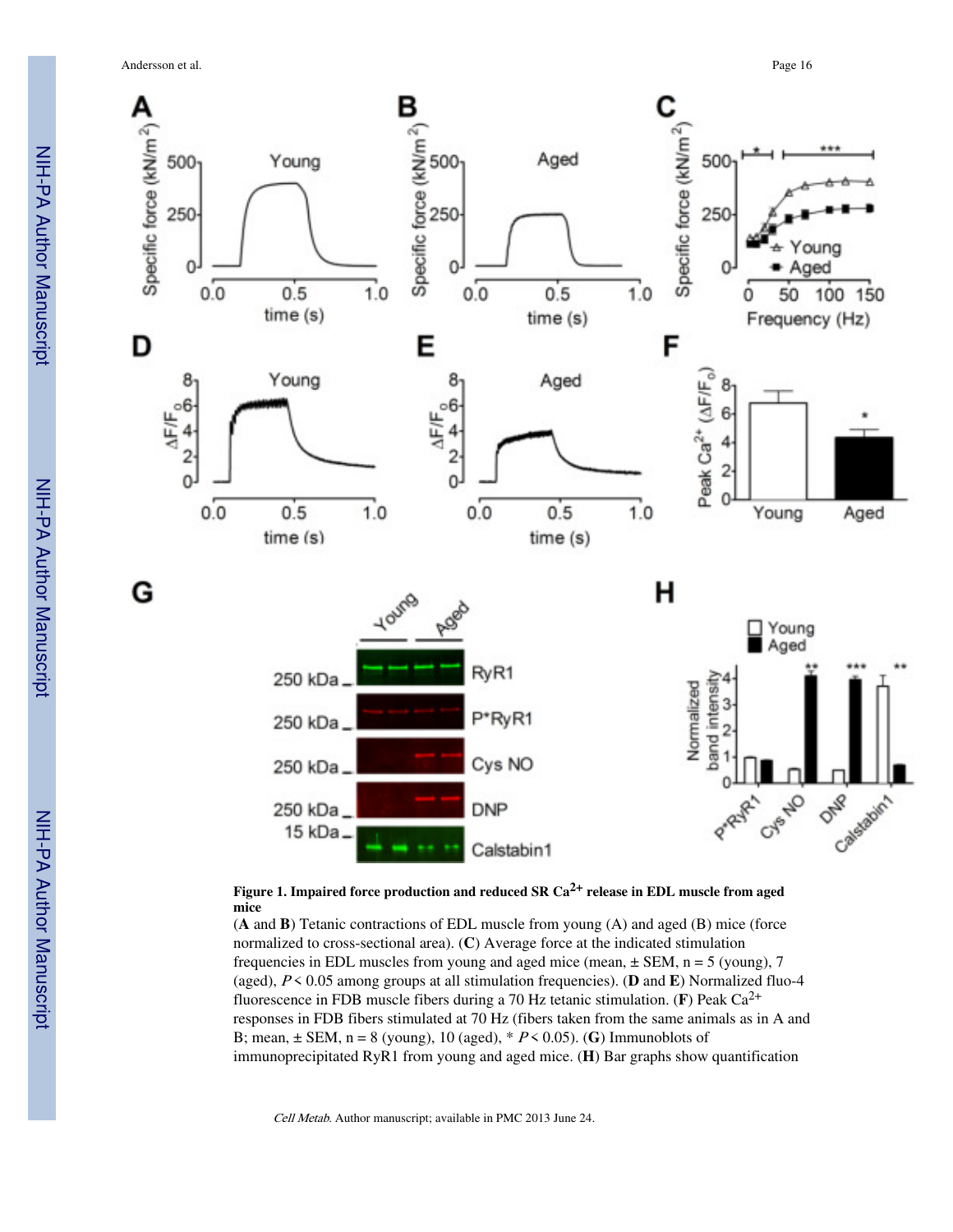of the immunoblots in G (mean,  $\pm$  SEM, n = 2, \*\*  $P \le 0.01$ , \*\*\* $P \le 0.001$ ). DNP: 2,4dinitrophenylhydrazone. P\*RyR1: Phosphorylated RyR1 (at serine 2844). See also Figure S1 and 2A.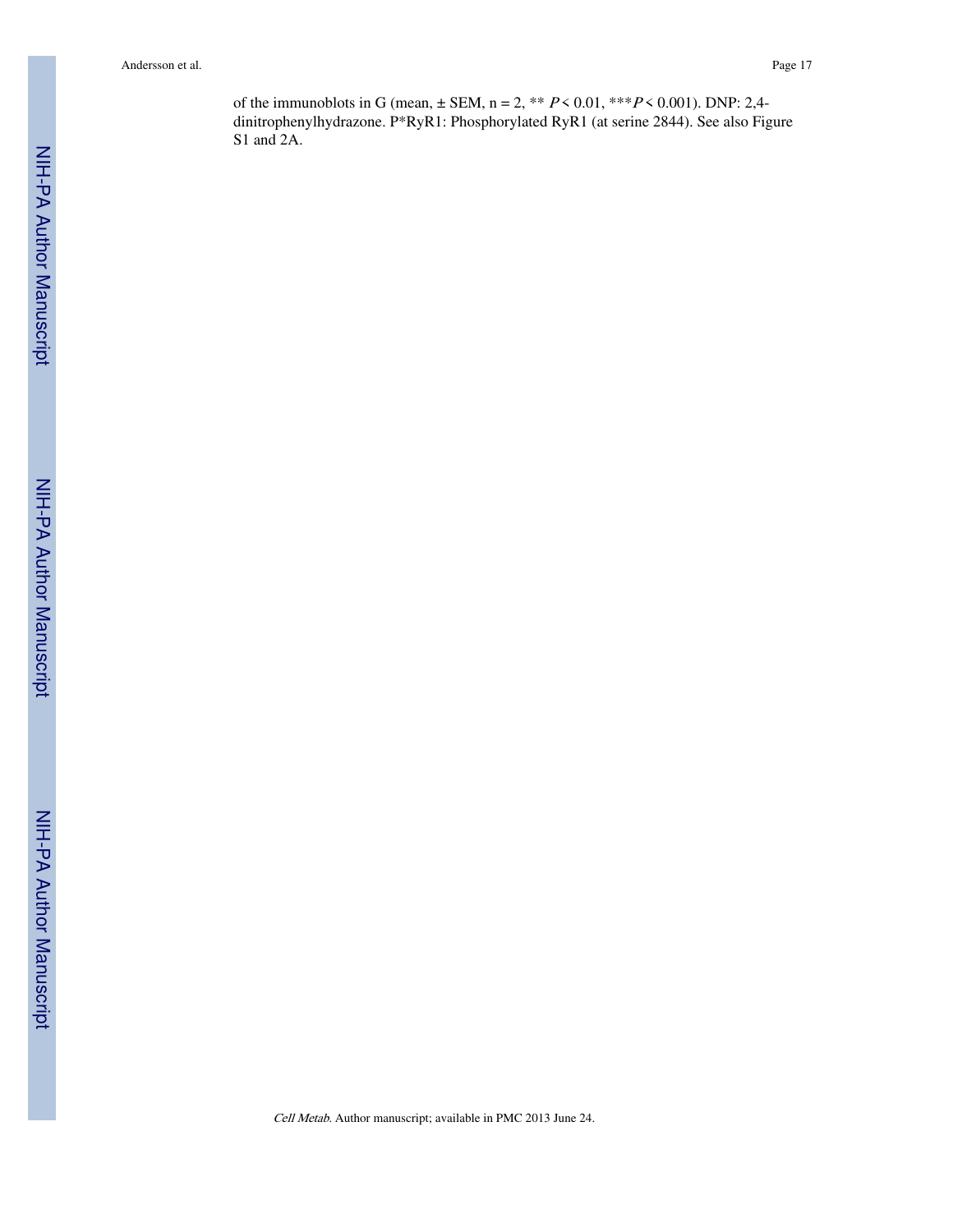Andersson et al. Page 18



**Figure 2. Effects of SR Ca2+ leak on mitochondrial membrane potential, ROS and RNS production in skeletal muscle fibers**

(A) Rapamycin-induced increase in mitochondrial  $Ca^{2+}$  measured with the fluorescent indicator Rhod-2. The Rhod-2 signal was measured from three mitochondria rich regions in each cell (mitochondria rich regions were confirmed using mitotracker green, see Fig. S4) and normalized to baseline;  $* P < 0.05$  indicates significant difference of the control rapamycin ( $N = 7$ ) compared to S107 ( $N = 6$ ) and control no rapamycin ( $N = 4$ ) groups (ANOVA). In the S107 rapamycin group FDB fibers were incubated with S107 (5  $\mu$ M) for 2–4 hrs before starting the experiment. (**B**) Changes in mitochondrial membrane potential (measured with TMRE fluorescence) with respect to different interventions. Arrow indicates onset of rapamycin (for groups control rapamycin and S107 rapamycin) or repetitive twitch stimulation without rapamycin (twitching). The dashed line indicates application of FCCP (300 nM). \* P < 0.05 indicates significant difference (ANOVA) among the groups control rapamycin ( $n = 5$ ) and control no rapamycin ( $n = 3$ ) or group twitching ( $n = 6$ ) or S107 rapamycin (n = 5). (**C**) Mitochondrial superoxide production in FDB fibers measured with MitoSOX Red. Arrow indicates when rapamycin was applied. The dashed line indicates application of Antimycin A  $(10 \mu M)$  as a positive control for superoxide production. Control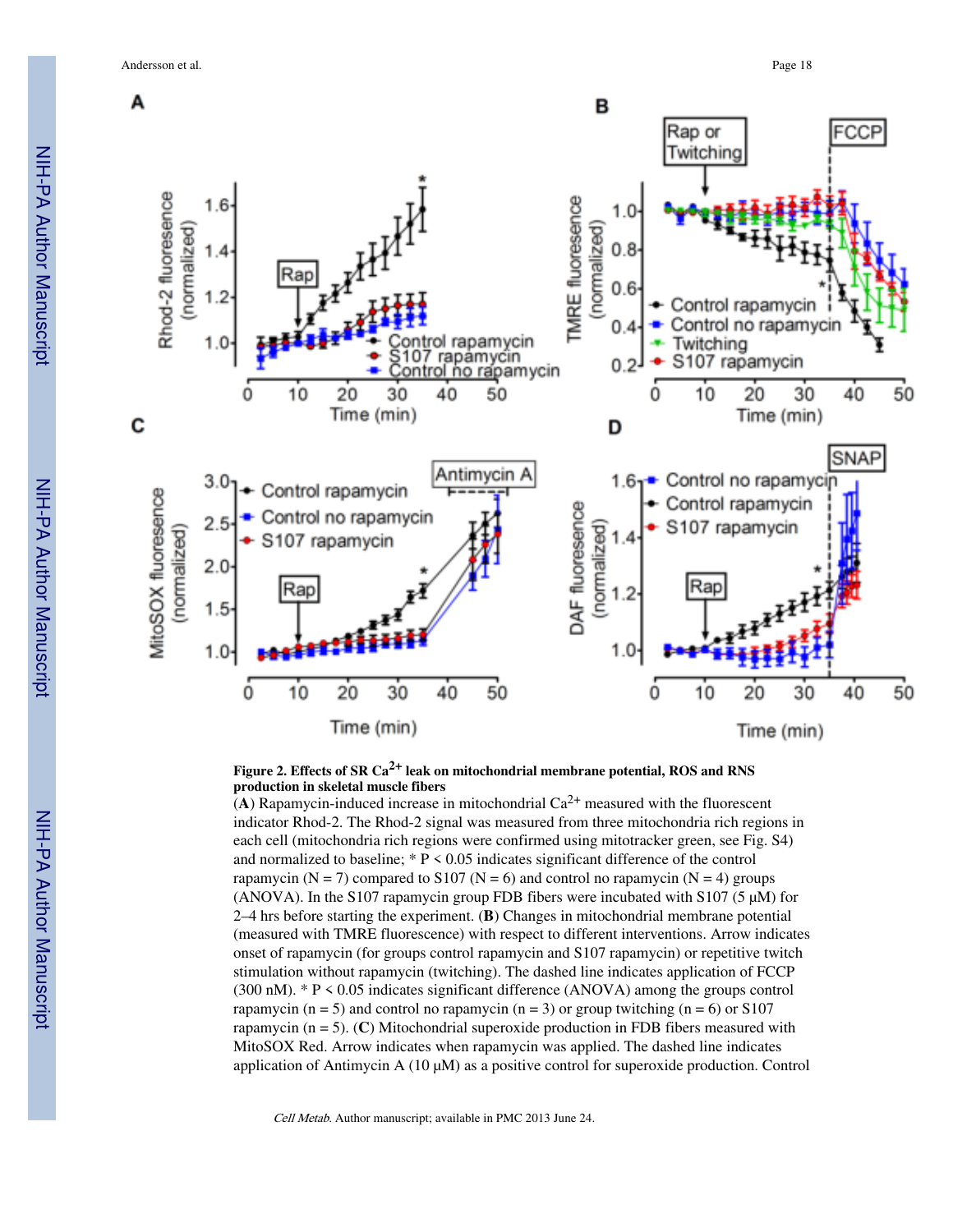rapamycin (n = 8), Control no rapamycin (n = 5), S107 rapamycin (n = 5). \* P < 0.05 indicates significant difference between the control rapamycin group and no rapamycin or S107 groups (ANOVA). (**D**) The effect of rapamycin-induced  $Ca^{2+}$  leak on RNS production in FDB fibers measured with the RNS indicator DAF. Arrow indicates application of rapamycin. The NO donor S-nitroso-N-acetylpenicillamine (SNAP; 100 nM) was applied as a positive control at the end of each experiment (indicated by dashed line). Control rapamycin (n = 6), control no rapamycin (n = 6), S107 rapamycin (n = 5). \* P < 0.05 indicates significant difference (ANOVA) for the control rapamycin group compared to the S107 and no rapamycin groups. All data are shown as mean ± SEM. See also Figure S4.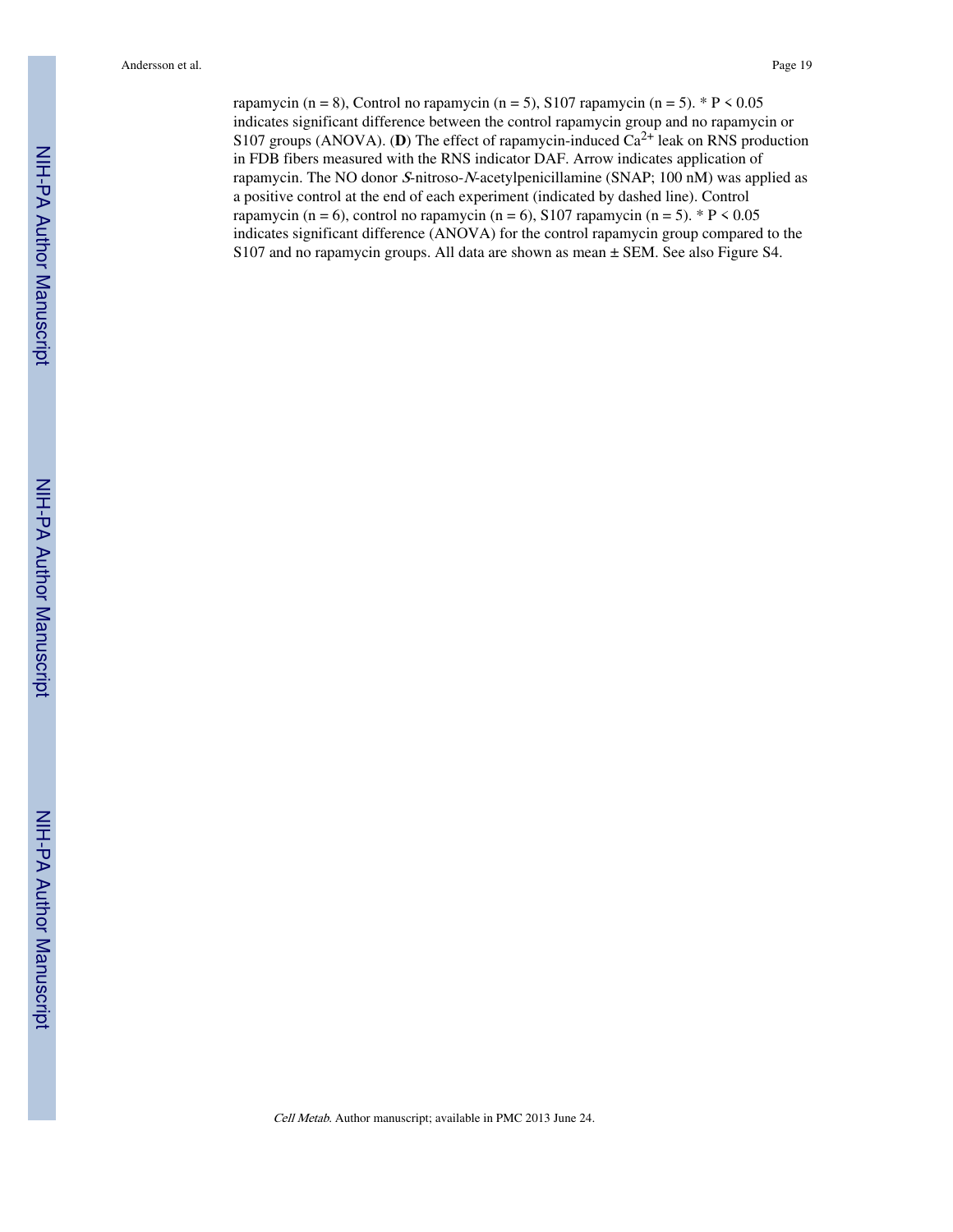Andersson et al. Page 20



#### **Figure 3. Improved exercise capacity, muscle specific force, and increased calstabin1 in the RyR1 complex following S107 treatment of aged mice**

(A) Daily voluntary running distance in aged mice  $\pm$  S107 treatment (mean,  $\pm$  SEM, n = 13 aged + S107, n = 14 aged,  $* P \le 0.05$ , ANOVA). The arrow indicates start of the S107 treatment. (**B**) Histogram showing the distribution of the number of 5-minute episodes in which the mice ran at a given speed. The insert shows the tail of the histogram at expanded time scale. Note the increased number of high-speed episodes in S107 treated mice compared to control. (**C** and **D**) 70 Hz tetanic contractions in isolated EDL muscles from aged and S107 treated aged mice. (**E**) Average specific force in EDL muscles from the same mice as in A (mean ±SEM, n = 6 young, 7 aged, \* P < 0.05, \*\*\* P < 0.001). (**F**) Immunoblot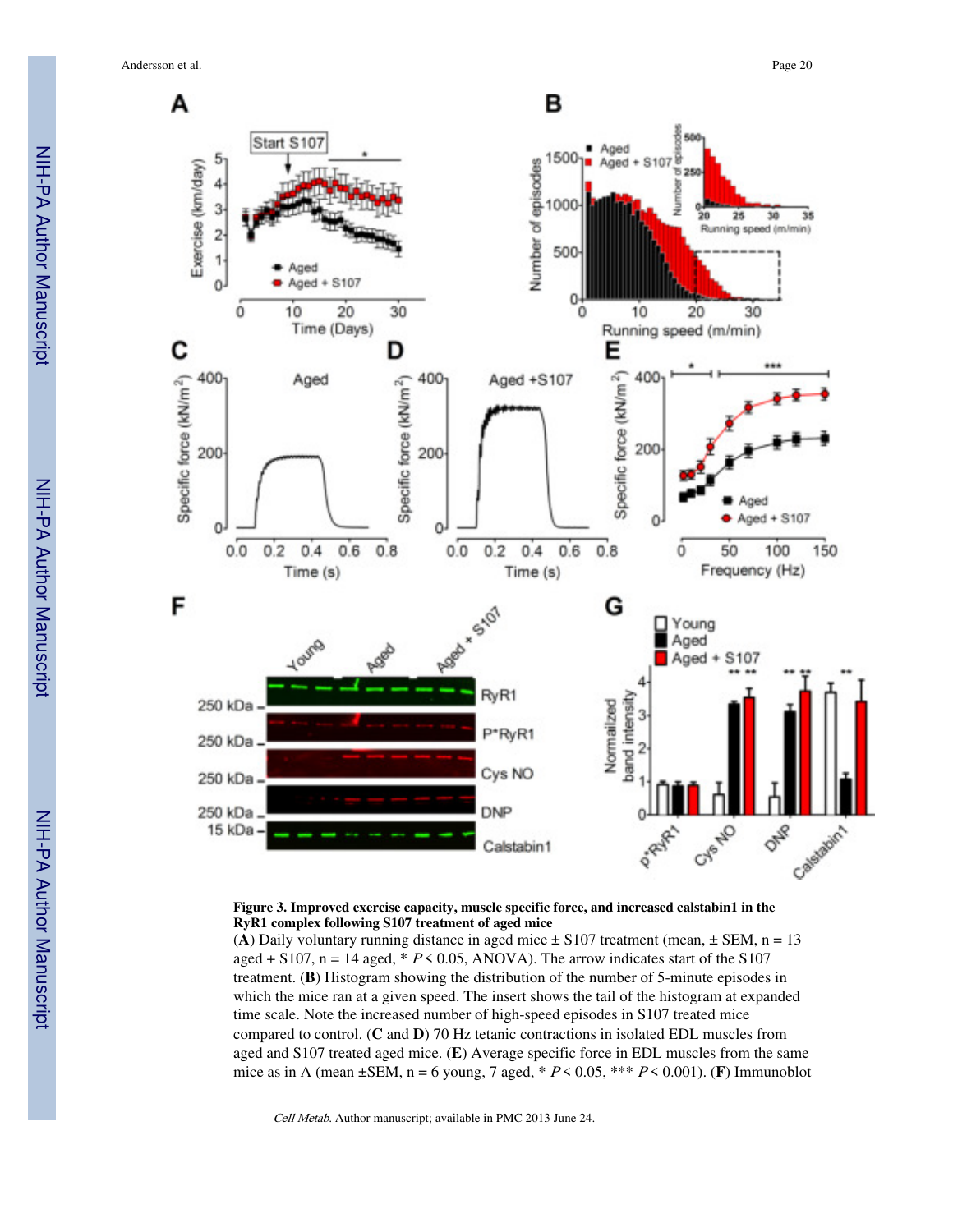of immunoprecipitated RyR1 from aged murine skeletal muscle (aged EDL muscles taken from the mice in A and E). (**G**) Quantification of the immunoblot in F. S107 reduced depletion of calstabin1 from the RyR1 complex in skeletal muscle from aged mice (mean,  $\pm$ SEM, n=3, \*\*  $P$  < 0.01, compared to young). See also Figure S1 and S2.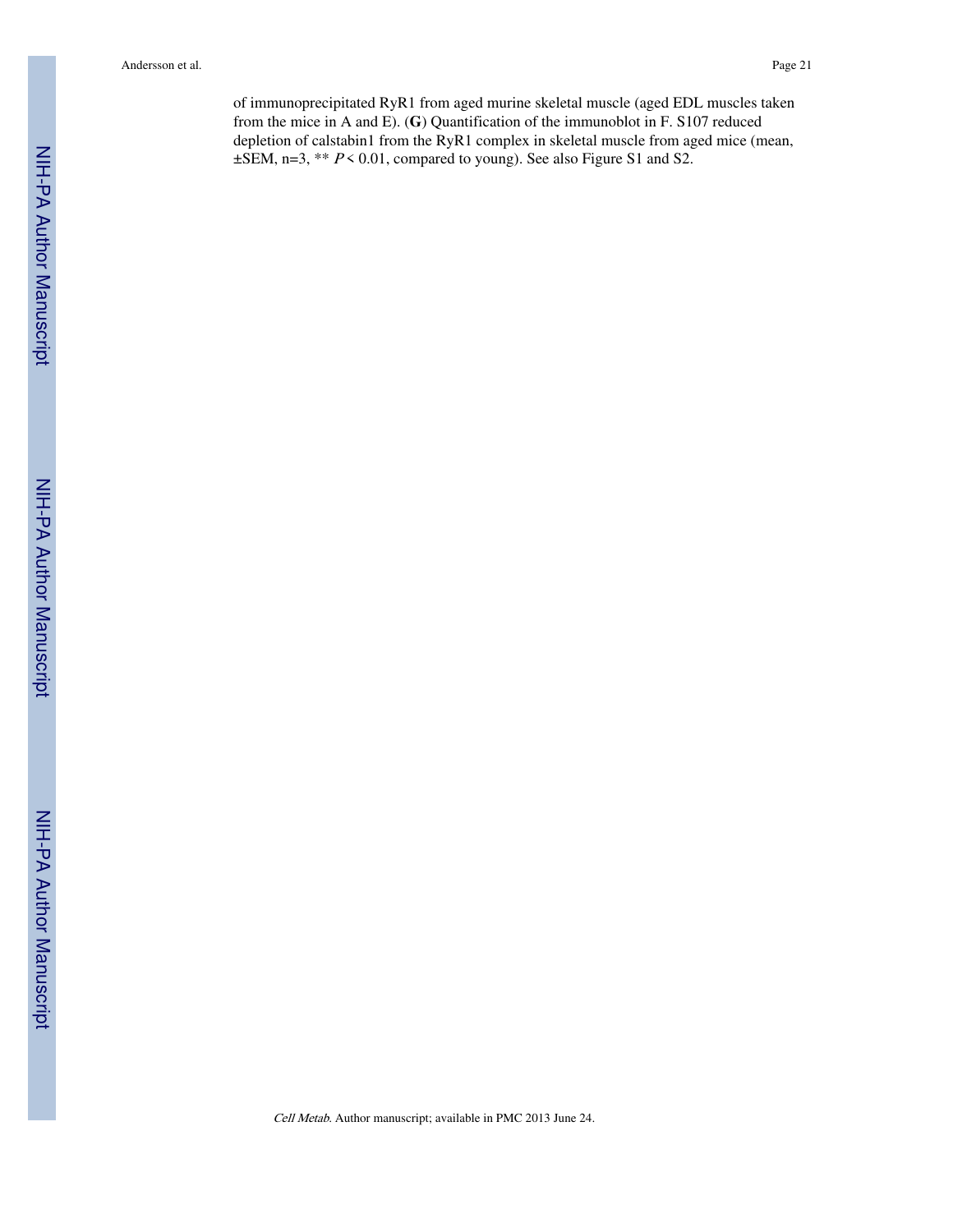Andersson et al. Page 22



**Figure 4. S107 reduces SR Ca2+ leak resulting in enhanced tetanic SR Ca2+ release in skeletal muscle from aged mice**

(**A** and **B**)  $Ca^{2+}$  transients Fluo-4 fluorescence in FDB muscle fibers during a 70 Hz tetanic stimulation in control mice (A) and mice treated with S107 (B). (C) Peak tetanic  $Ca^{2+}$ amplitudes in the two treatment groups (muscle fibers were taken from the same animals as in Figure 3A-B; mean,  $\pm$ SEM, n = 10–13, \*\*  $P \le 0.01$ ). (**D**) Single channel current traces of skeletal RyR1 channels isolated from young, aged, and aged + S107 treated mice. Single channel currents were measured at 150 nM cytosolic  $[Ca^{2+}]$  using  $Ca^{2+}$  as a charge carrier at 0 mV. Channel openings are shown as upward deflections; the closed (c-) state of the channel is indicated by horizontal bars in the beginning of each trace. Tracings from over three minutes of recording for each condition showing channel activity at two time scales (5 s in upper trace and 500 ms in lower trace) as indicated by dimension bars, and the respective Po, To (average open time) and Tc (average closed time) are shown above each 5 s trace. The activity of the channel indicated by the thick black bar is shown on the expanded time scale (the 500 ms trace below). (**E**) Bar graph summarizing Po at 150 nM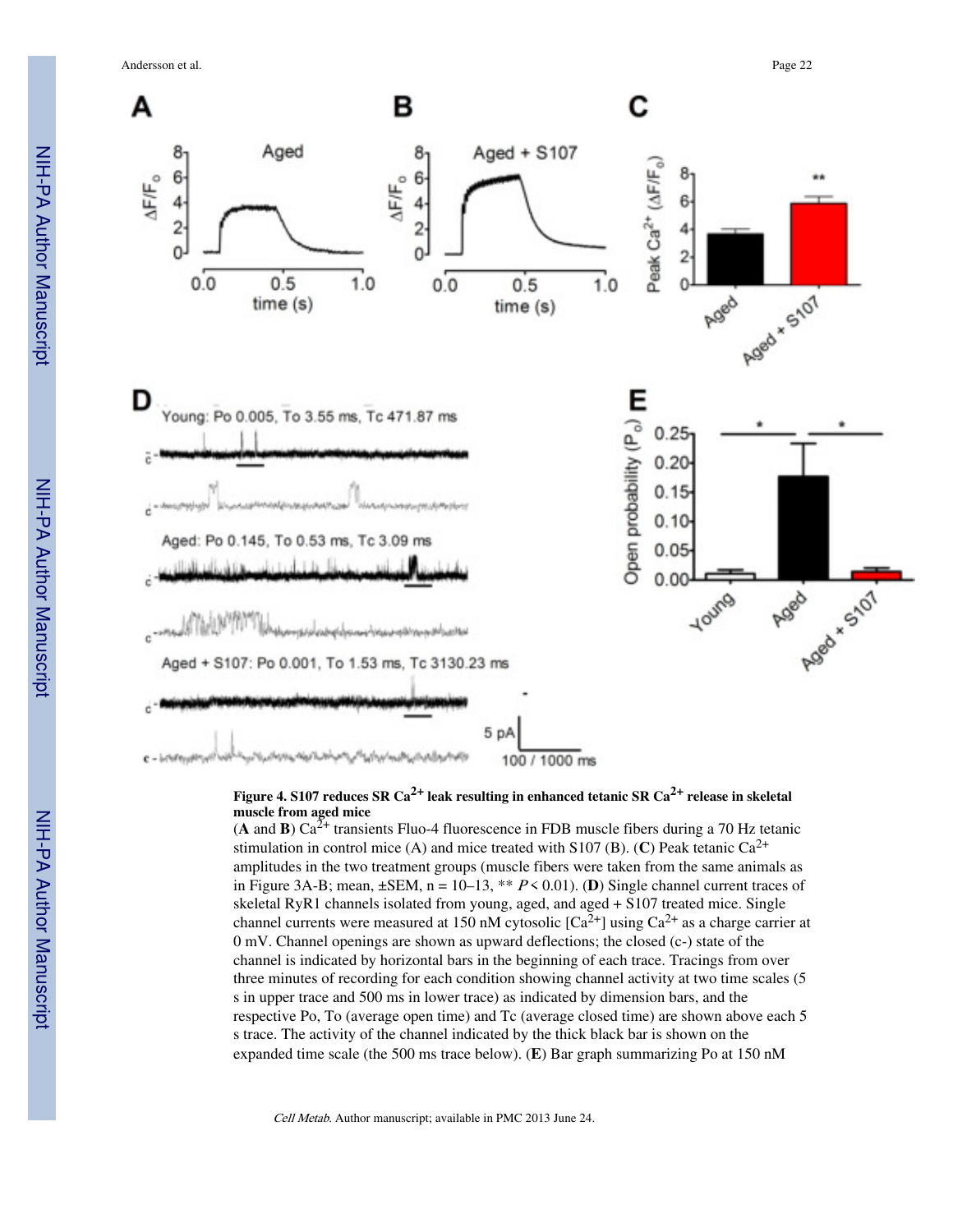cytosolic  $[Ca^{2+}]$  in young n = 4, aged n = 5, and aged + S107 treated n = 5 channels (mean,  $\pm$  SEM,  $*$  P < 0.05 (ANOVA)).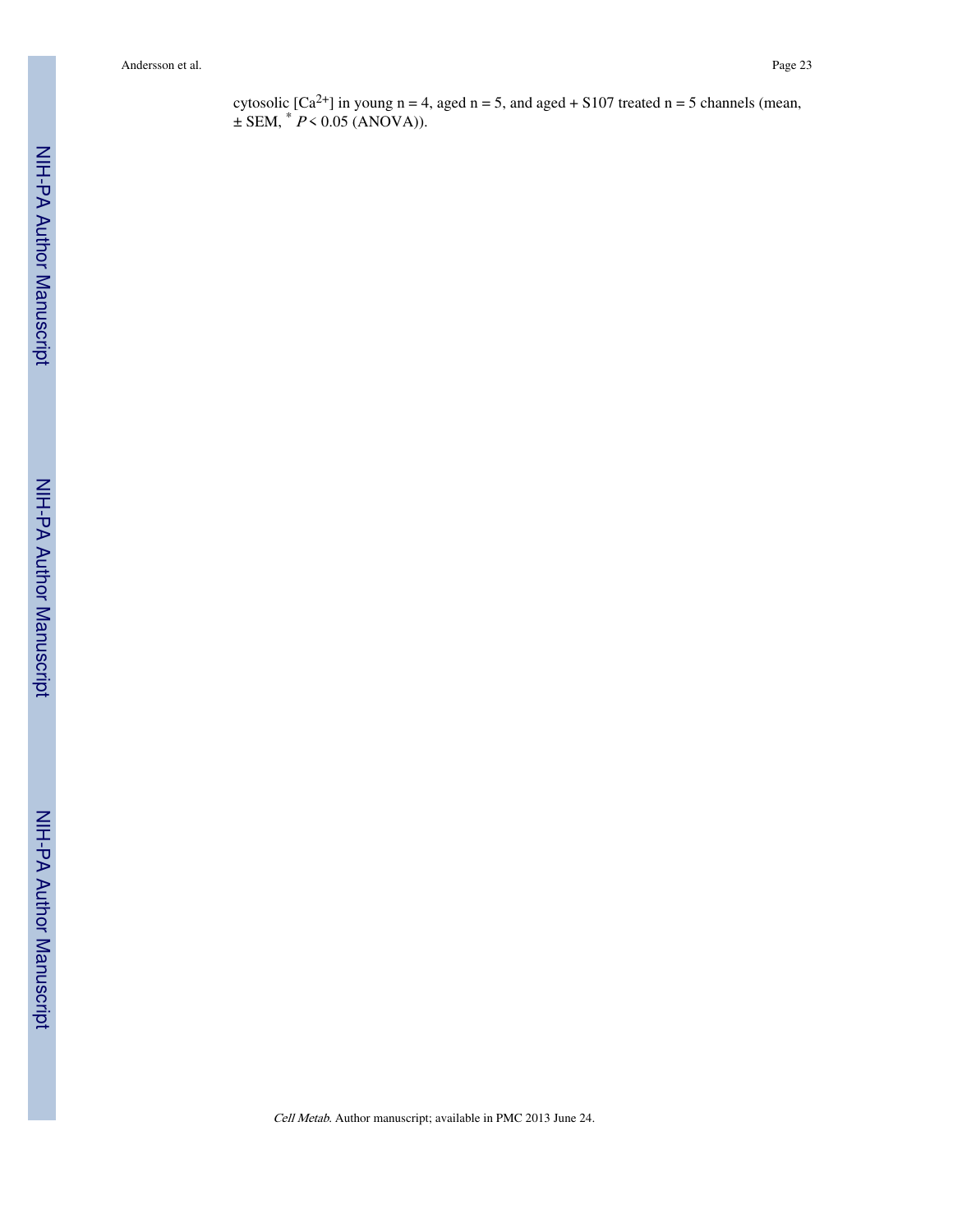Andersson et al. Page 24



**Figure 5. Elevated Ca2+ spark frequency is reversed by S107 in EDL muscle from aged WT mice and RyR1-S2844D mice but not in calstabin1 KO mice**

(**A**) Line scans of Fluo-4 fluorescence from permeablized EDL muscle fibers (young: upper panel; aged: middle panel; aged +S107: lower panel) showing  $Ca^{2+}$  spark activity. The heat diagram indicates the normalized change in fluorescence intensity  $(\Delta F/F_0)$ . (**B**) Bar graph showing average  $Ca^{2+}$  spark frequency (the number of sparks examined were: 1219 in the young mice,  $n = 530$  line scans from 32 fibers and 6 animals; 7389 in the vehicle-treated aged mice,  $n = 505$  line scans from 30 fibers and 6 animals; 3713 in aged mice treated with S107,  $n = 414$  line scans from 25 fibers and 5 animals; 673 in the untreated RyR1-S2844D mice,  $n = 240$  line scans from 15 fibers and 3 animals; 2405 in S107 treated RyR1-S2844D mice,  $n = 210$  line scans from 14 cells and 3 animals; mean,  $\pm$  SEM, \*\*\*  $P \le 0.001$ (ANOVA).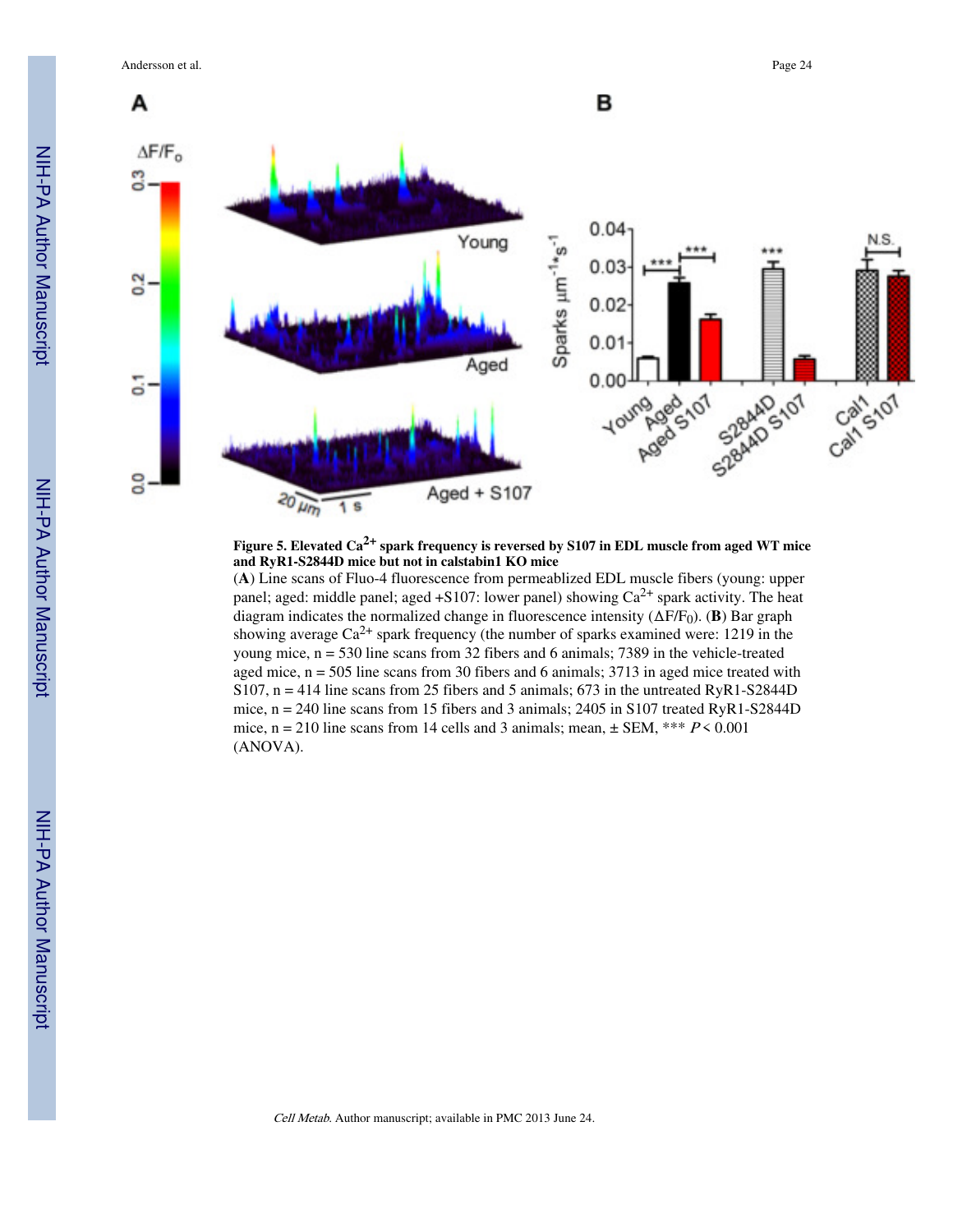

#### **Figure 6. Improved muscle function and exercise capacity in S107 treated mice requires calstabin1**

(**A**) Immunoblot of immunoprecipitated RyR1 from WT, 1 month old (1 m), 6 month old (6 m) RyR1-S2844D mice and 6 month old (6 m) RyR1-S2844D mice that was treated with S107 (from the same animals as in (C)). (**B**) Quantification of band intensities in A (mean  $\pm$ SEM,  $n = 3$ , \*\*  $P \le 0.01$  compared to WT, ##  $P \le 0.01$  compared to S2844D 1 m, ANOVA). RyR1 from RyR1-S2844D mice are progressively oxidized (DNP) and depleted of calstabin1 with age. (**C**) EDL muscle force-frequency curves in 6 month old RyR1-S2844D mice and young WT mice. S107 treatment (4 weeks) significantly increased muscle force in the RyR1-S2844D mice (mean  $\pm$  SEM). (**D**) Peak Ca<sup>2+</sup> transient amplitudes at 70 Hz tetanic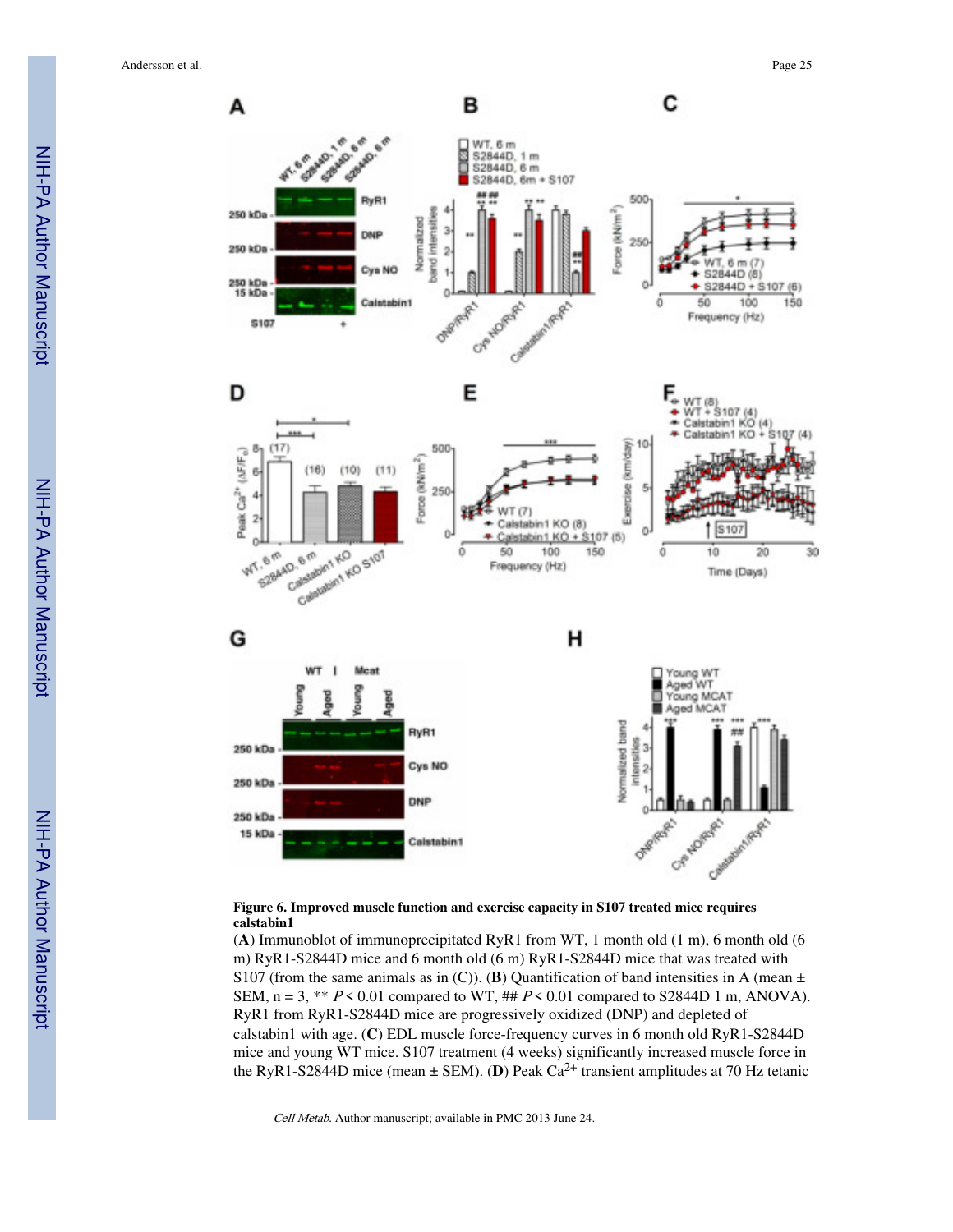stimulation [peak Fluo-4 fluorescence (F) was normalized to resting fluorescence (F<sub>0</sub>),  $ΔF/$ F0]. (**E**) EDL muscle from muscle-specific calstabin1 KO mice produce significantly less force compared to young WT. S107 treatment (4 weeks) did not restore EDL muscle force in muscle-specific calstabin1 KO mice. (**F**) Daily voluntary running distance in young WT mice ± S107 treatment and in muscle-specific calstabin1 KO mice ± S107 treatment (mean,  $\pm$  SEM;  $*$  P < 0.05 (ANOVA). The arrow indicates start of the S107 treatment. (G) Immunoblot of immunoprecipitated muscle RyR1 from young WT, aged (18 month) WT, young transgenic mice with mitochondrial targeted overexpression of catalase (MCAT) and aged (18 month) MCAT mice. (**H**) Quantification of band intensities in G (mean  $\pm$  SEM, n = 4 all groups; \*\*\*  $P \le 0.001$ , ##  $P \le 0.01$  compared to aged WT (ANOVA). The pooled data in the figure are mean  $\pm$  SEM; \* P < 0.05, \*\*\* P < 0.001 (ANOVA); the number of samples are indicated in parentheses in the figure legend. See also Figure S2.